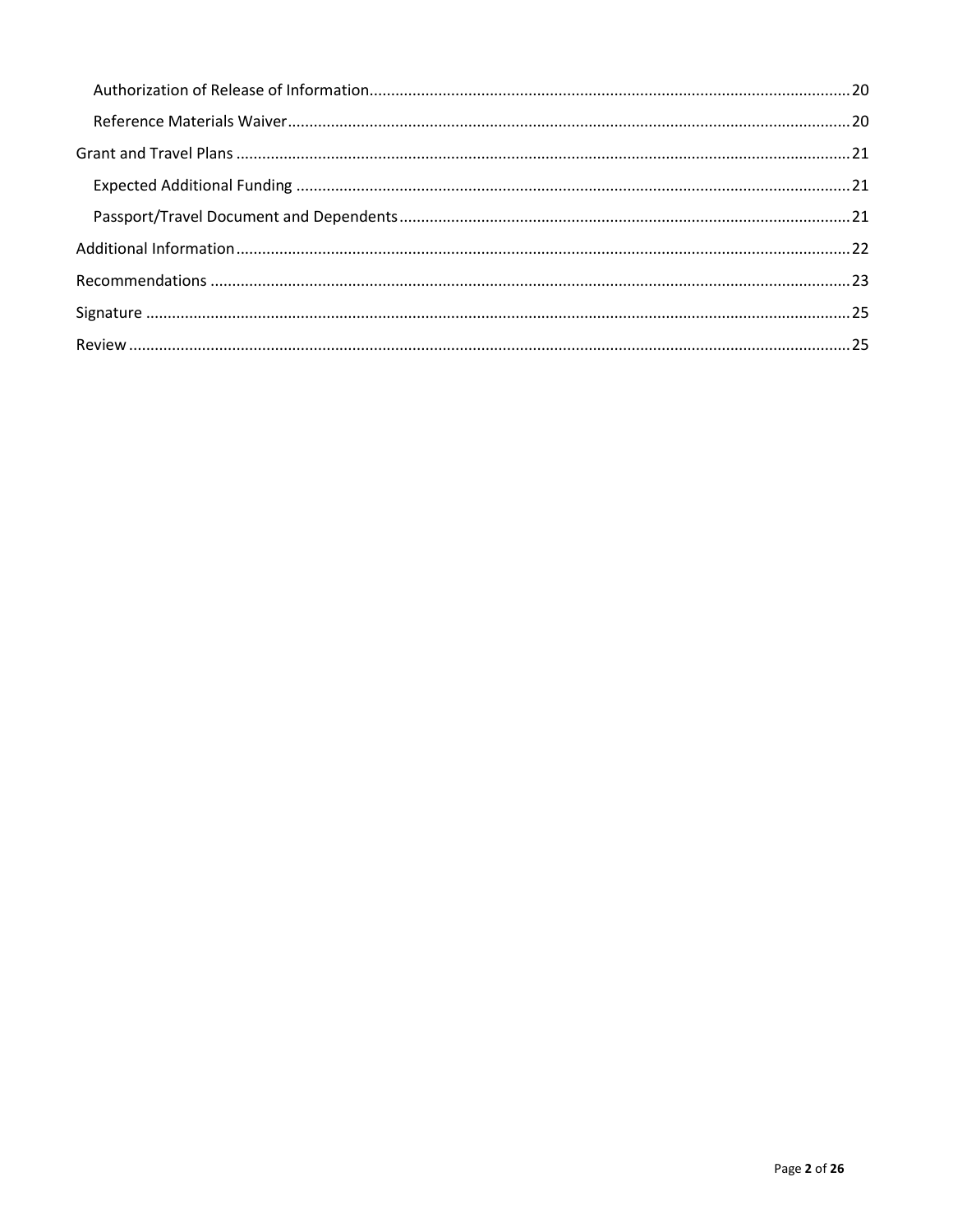### <span id="page-2-0"></span>**General Information**

The application is supported by all modern browsers. We highly recommend that you use a current version of [Google Chrome,](https://www.google.com/chrome/) which is supported by Windows, Mac, and Linux platforms.

Prior to starting an application, please complete the following steps:

#### **Step 1: Learn requirements for submitting an application**

Before you begin an application, contact the [Fulbright Program Office in the Czech Republic.](https://www.fulbright.cz/kontakt/prazska-kancelar/) Be aware that deadline dates and application requirements for a Fulbright grant will vary from country to country. You must make sure you are eligible to apply. Additional information and a list of participating countries can be found here[: https://foreign.fulbrightonline.org/.](https://foreign.fulbrightonline.org/) 

#### **Deadlines for the Program in the Czech Republic:**

**Degree objective** (if you plan to apply to a Masters or doctoral program and get a whole degree): **September 1** for the next academic year (e.g. September 1, 2022 when the degree study starts in 2023-2024)

#### *Visiting Student Researcher* (if you plan to do independent research):

**September 1** for the next academic year (e.g. September 1, 2022 for research stay in 2023- 24) **February 1** for the next academic year (e.g. February 1, 2023 for research stay in 2023 - 24)

#### **Step 2: Record your username and password in a safe place**

Your email address is your username. When you create an account for this online application, record your password in a secure place. You can log in and out of the application as frequently as you like using your username and password. If necessary, you can reset your password by clicking the "Forgot Your Password" link on the log-in page.

#### **Step 3: Complete the application**

You do not need to complete this application at one time. You can re-enter the platform at any time to edit your application. However, once you SUBMIT your application, you CANNOT make changes to it.

To complete your application correctly, please answer all questions completely and carefully. Review these additional tips:

- Use upper and lower-case letters (e.g. John Smith). Avoid using all capital letters (e.g. JOHN SMITH). **Do not use special characters, such as diacritic marks.** e.g. Prima - NOT Přímá!
- You can copy and paste information into all text boxes.
- Limit your responses to the space provided in all text boxes.
- Prepare required documents and save them in PDF format. It is highly recommended that to preserve any formatting and special characters in your documents, you upload them in PDF format.
- Some questions are "required." They are marked with an asterisk (\*). You will not be able to submit your application until all required items are complete.

#### **Step 4: Submit the application**

Once you have entered all required information, including recommenders, review your application for errors. If all information is correct, submit your application. Once you submit you CANNOT make changes to your application.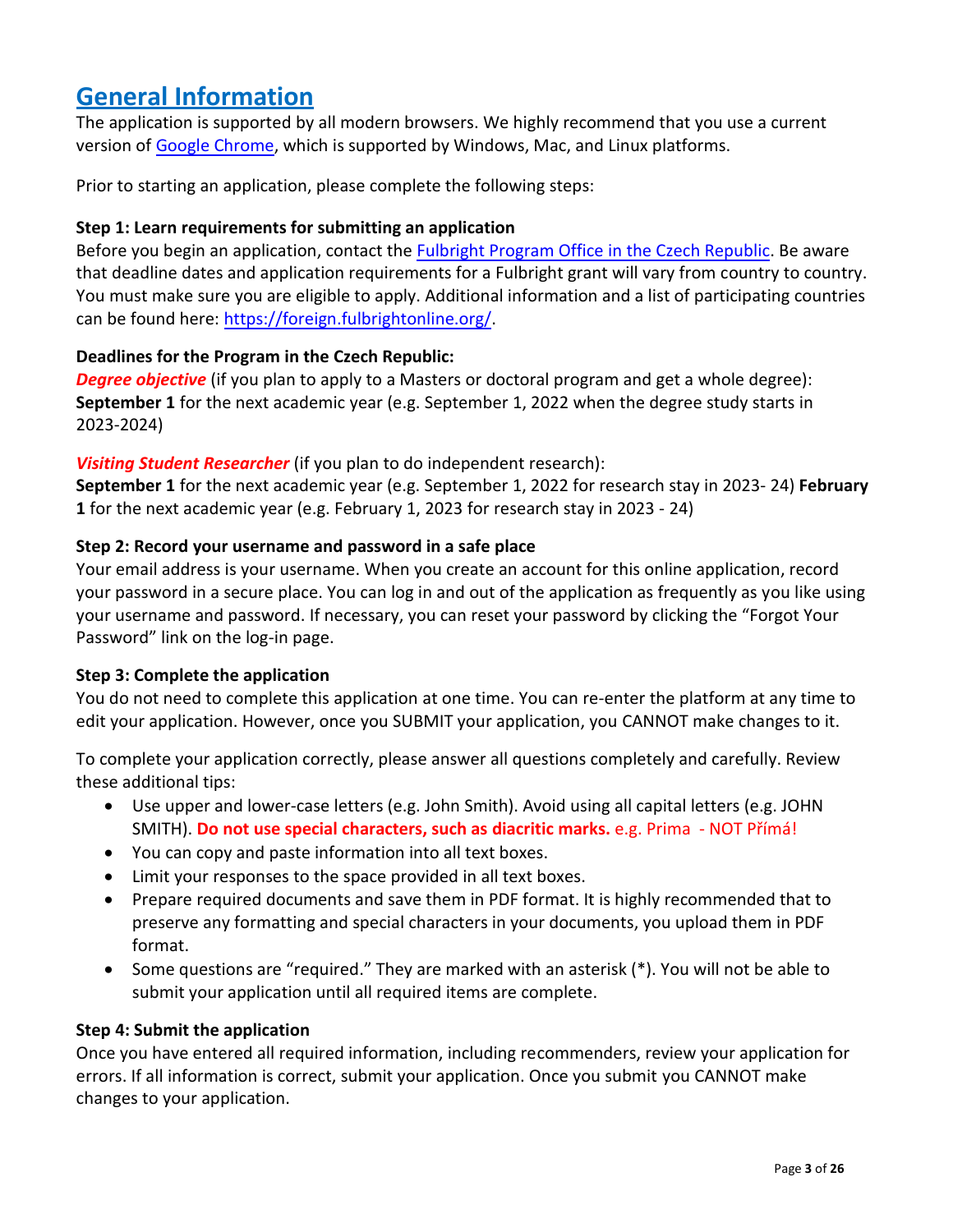## <span id="page-3-0"></span>**Creating Your Online Account**

- 1. To start, click *Create an account*.
- 2. Enter your email address, first name, last name, and select your date of birth (Month-Date-Year) from the drop-down menus. **Your name must be entered exactly the way it appears (or will appear) on your passport. Do not use special characters, such as diacritic marks.** e.g. Prima - NOT Přímá!

| To register for an account, please enter the information requested below. |  |  |  |
|---------------------------------------------------------------------------|--|--|--|
|                                                                           |  |  |  |
|                                                                           |  |  |  |
|                                                                           |  |  |  |
|                                                                           |  |  |  |
|                                                                           |  |  |  |
|                                                                           |  |  |  |
|                                                                           |  |  |  |

**Note**: Use an email address that you will be able to access for at least two years after submitting your application. This is the email address you will use to log in to your application account. We recommend that you do NOT use a work email address if you will not have access to it during your grant in the U.S.

- 3. Click Continue. You will receive an email from [apply@iie.org](mailto:apply@iie.org) confirming that you have started the application. The email will include a temporary PIN. Follow the instructions in the email to activate your account using the temporary PIN.
- 4. You will be prompted to enter your PIN and then create a password to complete login.

| Login                                                 |                                                                                                                                                      |
|-------------------------------------------------------|------------------------------------------------------------------------------------------------------------------------------------------------------|
|                                                       | A temporary PIN has been sent to your email address. If you do not receive this message in the next few minutes, please check your junk mail folder. |
| Email<br>Account<br><b>Temporary PIN</b><br>Birthdate | $\check{~}$<br>$\check{ }$<br>$\checkmark$                                                                                                           |
| Login                                                 |                                                                                                                                                      |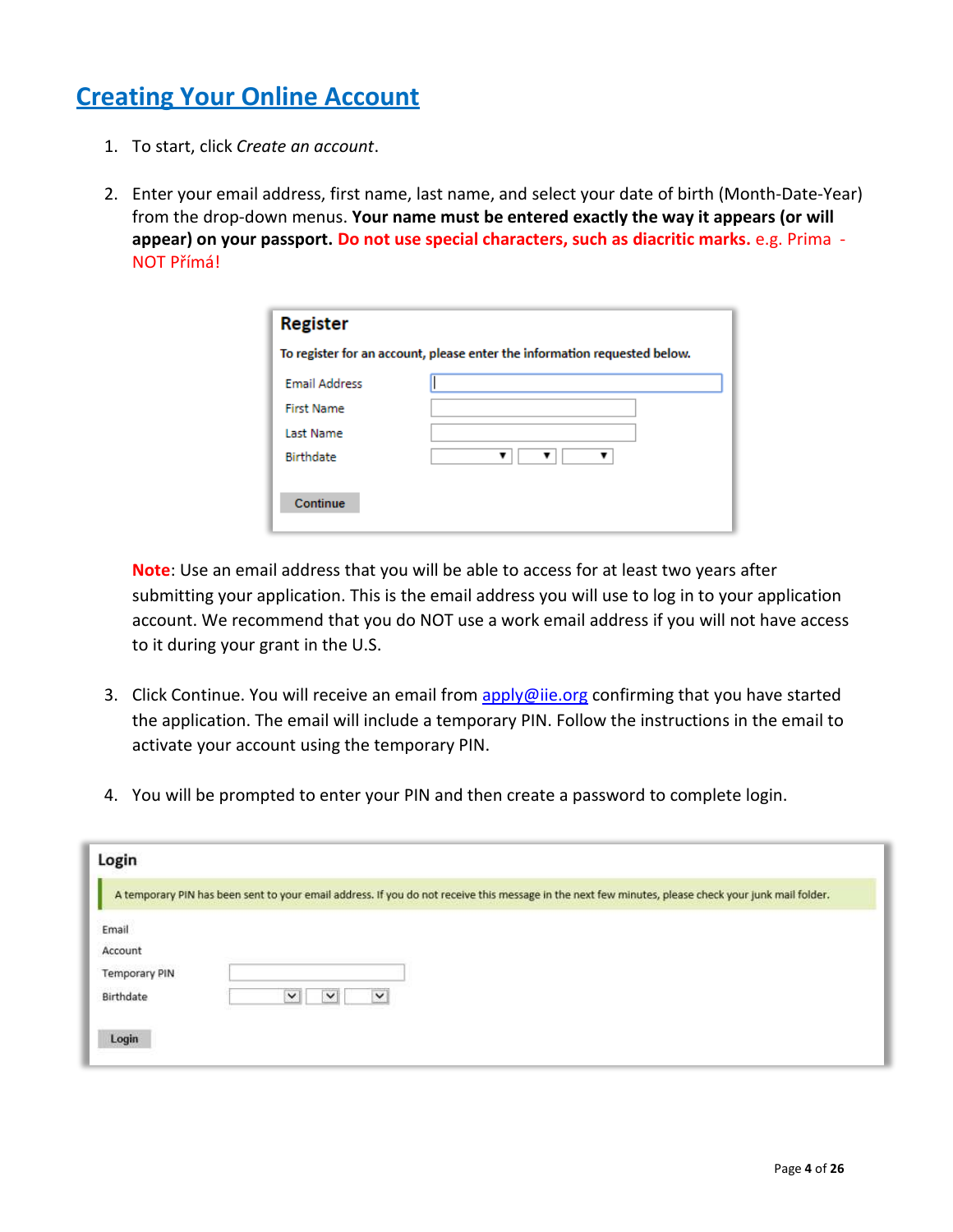| <b>Set Password</b>                  |                                                                                                                                                  |
|--------------------------------------|--------------------------------------------------------------------------------------------------------------------------------------------------|
|                                      | To protect the security of your account, please specify a new password. The password must meet complexity requirements.                          |
| New Password<br>New Password (again) | X At least one letter<br>X At least one capital letter<br>X At least one number<br>State Be at least 12 characters<br>X New passwords must match |
| <b>Set Password</b>                  |                                                                                                                                                  |

5. Returning users: Click *Log in* and enter your email address and password. If you do not remember your password, click *Forgot your password?* and follow the resulting instructions.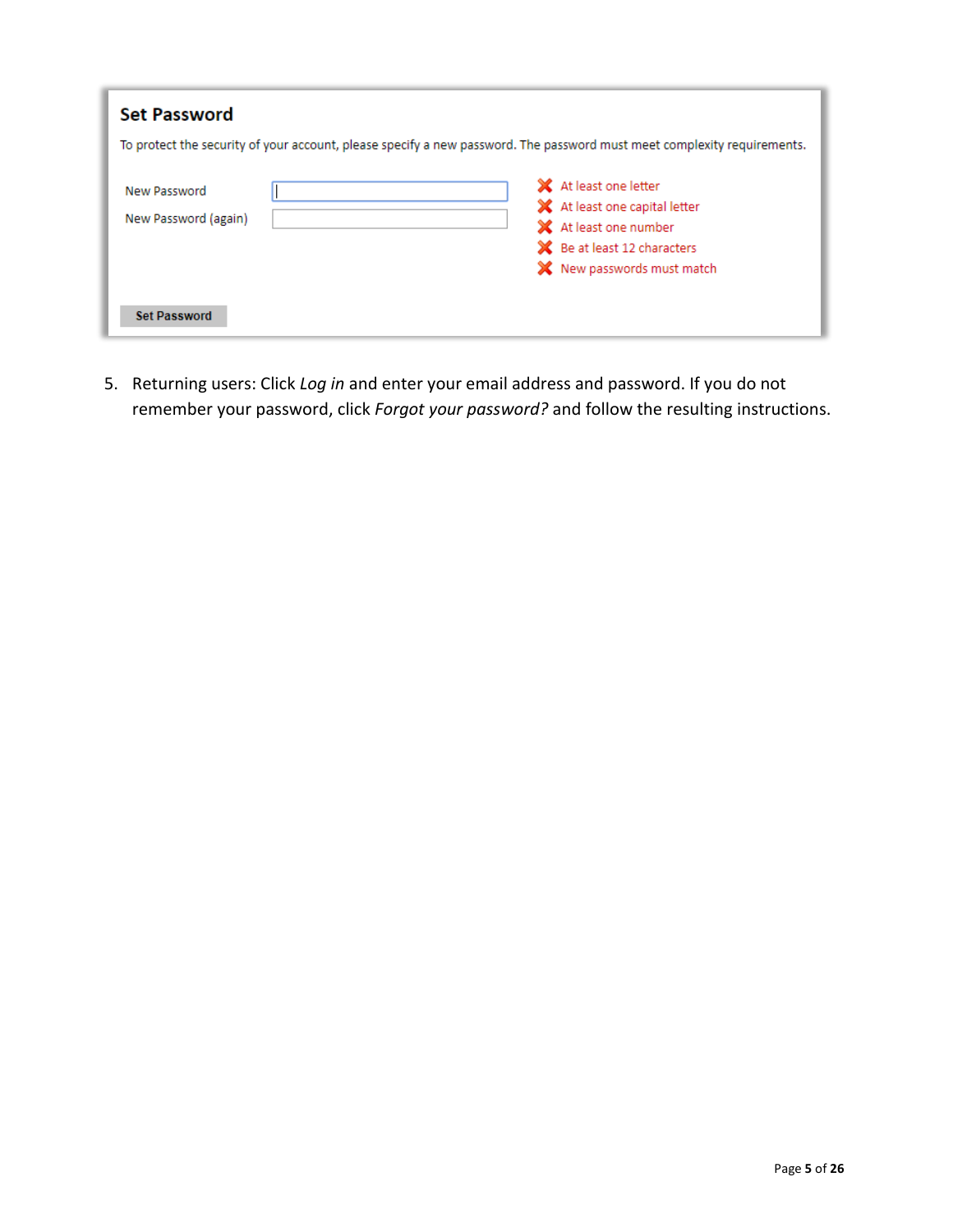## <span id="page-5-0"></span>**Managing Your Application**

### **EDITING YOUR APPLICATION PRIOR TO SUBMISSION**

- 1. You may log in at any time to review and edit your application form, upload documents, and enter recommender information.
- 2. Remember to save your application after completing each page by pressing the *Continue* button at the bottom of each page.

**Note:** The application will automatically log you out after 60 minutes of inactivity, so it is best to save your application frequently.

### **REVIEWING YOUR APPLICATION AFTER SUBMISSION**

- 1. After you SUBMIT your application, you CANNOT make any changes.
- 2. You may continue to log in to your account to view the information you have submitted, save a PDF of your application form, and manage your recommenders.
- 3. You can manage your recommenders by clicking on the *Recommendations* section of the online application.

### **LETTERS OF RECOMMENDATION**

- 1. Letters of recommendation will be submitted directly to Fulbright by the recommenders you registered via your application.
- 2. Letters of recommendation and language evaluations may be submitted before or after you submit the application.
- 3. If your recommender is unavailable, you will have the option to exclude the recommender and add an alternative after you submit the application.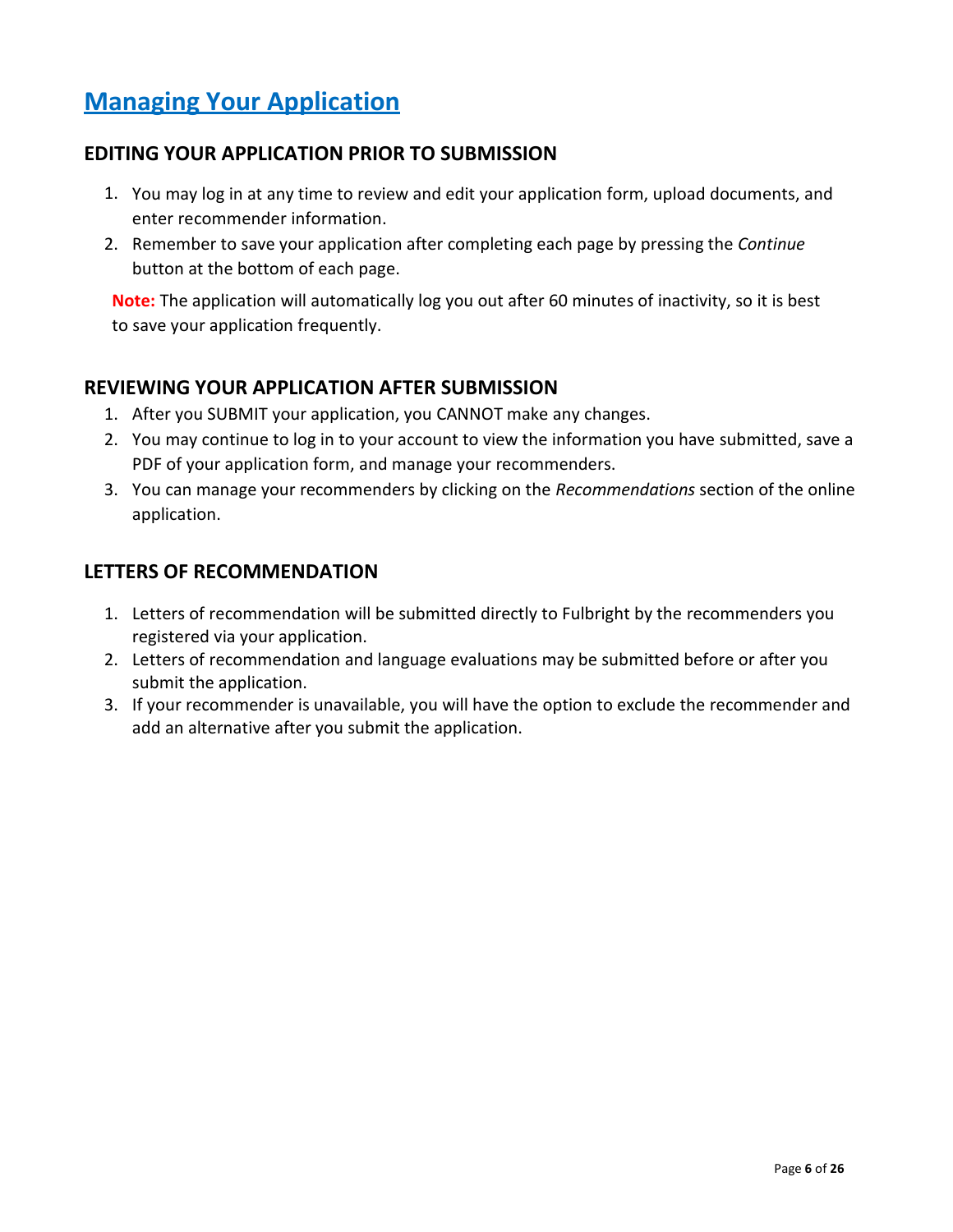# **Preliminary Questions**

These questions address essential program eligibility. All questions are required.

| Home                             | <b>Preliminary Questions</b>                                                                                                                                   |
|----------------------------------|----------------------------------------------------------------------------------------------------------------------------------------------------------------|
| Welcome<br>Preliminary Questions | Questions marked with an asterisk (*) are required of all applicants for submission.                                                                           |
|                                  | Through which program country are you applying?*                                                                                                               |
|                                  | To which academic year are you applying?*<br>▼                                                                                                                 |
|                                  | Do you hold or are you applying for:*<br>a) U.S. citizenship;<br>c) Dual citizenship with the U.S.; or<br>b) U.S. permanent residency?                         |
|                                  | ○ Yes<br>No<br>0                                                                                                                                               |
|                                  | Have you reviewed and do you meet all program eligibility requirements for the country through which you are applying?*<br>○ Yes<br>No<br>$\bigcirc$<br>Unsure |
|                                  | Continue                                                                                                                                                       |

- 1. Select the country through which you are applying for the Fulbright grant from the dropdown menu: **Czech Republic**
- 2. Select the appropriate program year from the dropdown menu, the year when you intend to be in the US. e.g. deadlines of September 1, 2022 and February 1, 2023: you are applying for the academic year 2023-2024.
- 3. U.S. Citizenship, Dual Citizenship with the U.S. or Permanent Residency: select 'yes' or 'no' to indicate your response.
	- a. Applicants cannot be U.S. citizens or permanent residents of the U.S. to participate in the Fulbright Foreign Student Program.
- 4. Select 'yes', 'no', or 'unsure' to indicate if you are aware and meet all program eligibility requirements.
	- a. Please review the program eligibility requirements for the country through which you are applying before proceeding[: https://www.fulbright.cz/stipendia/zakladni-informace/,](https://www.fulbright.cz/stipendia/zakladni-informace/) <https://www.fulbright.cz/stipendia/stipendium-pro-postgradualni-studium/>
- 5. Click *Continue* to save your responses and advance to the next section.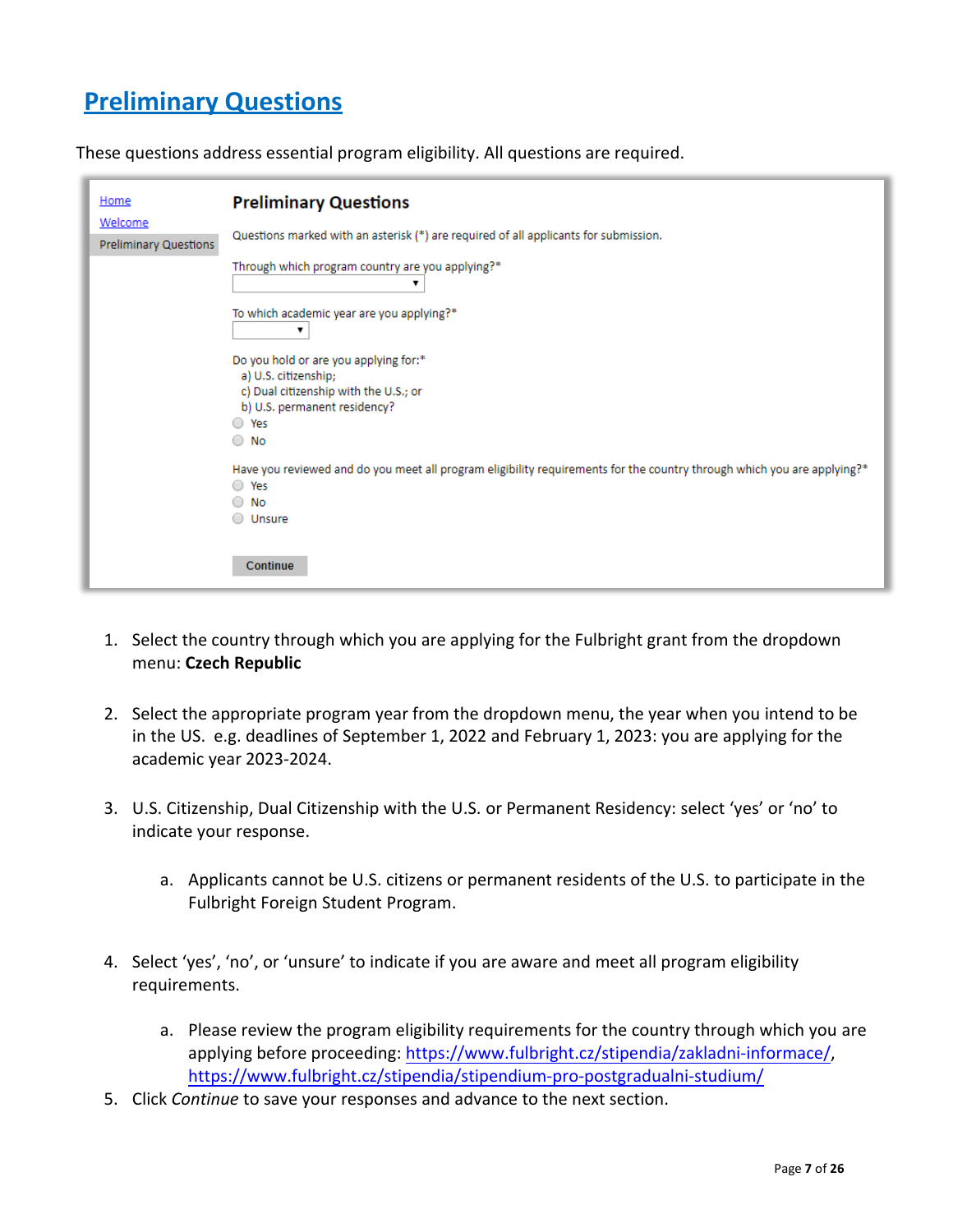# <span id="page-7-0"></span>**Country Information**

- 1. Review all information in this section!
- 2. Note any country-specific and award-specific instructions for completing the rest of the application, including:
	- a. Country website
	- b. Deadline information
	- c. Open application cycle
	- d. Additional required materials
- 3. If prompted, you must select an Award before proceeding.
- 4. Click *Continue* to proceed to the next section.

### <span id="page-7-1"></span>**Data Privacy**

- 1. Carefully review the Data Privacy information. If prompted, indicate your acceptance of data privacy terms by selecting 'yes' or 'no'.
- 2. Click *Continue* to proceed to the next section.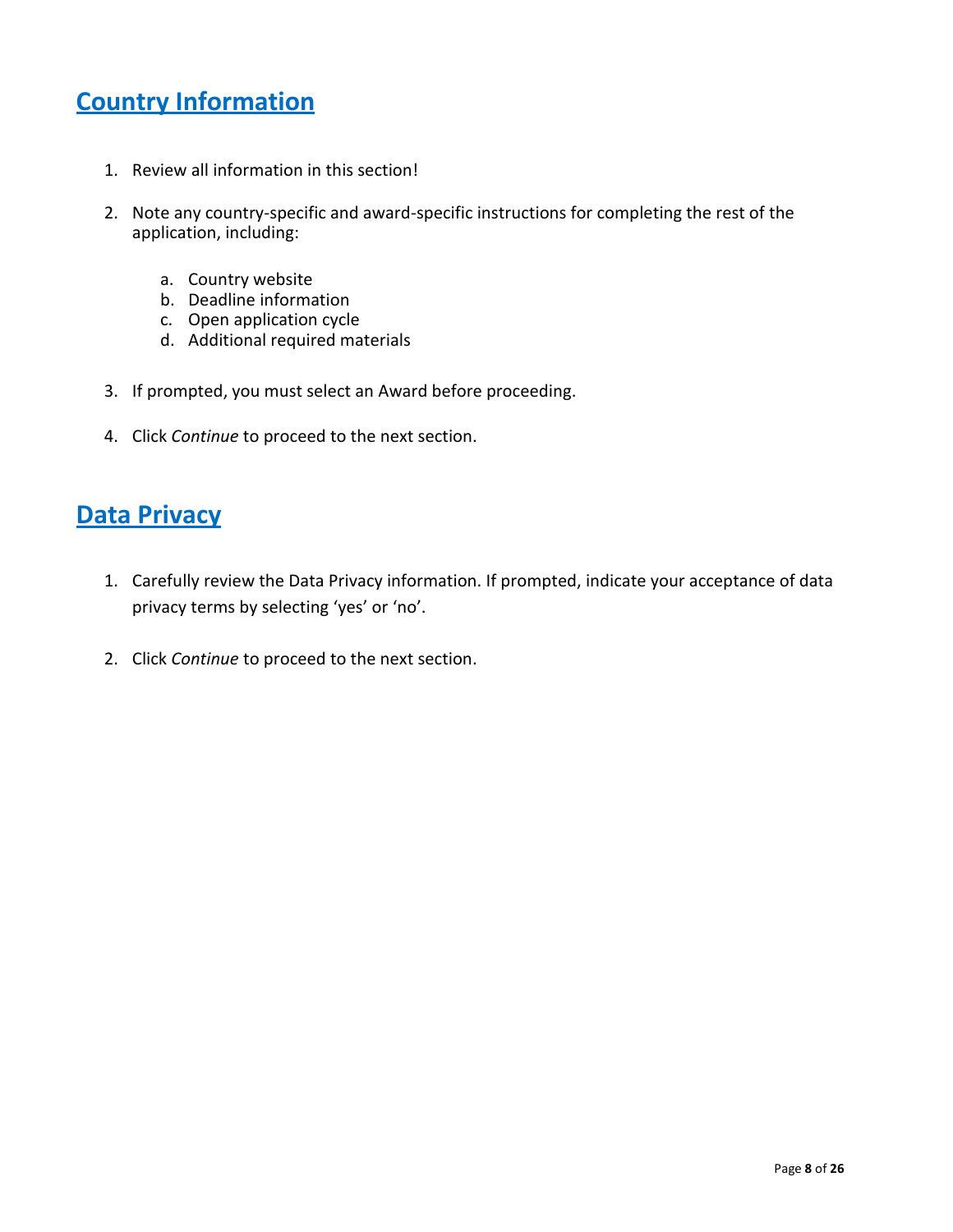# <span id="page-8-0"></span>**Personal Information**

Enter all required biographical information. Please review country-specific guidance (provided in the Country Information section of the application) to determine whether you must provide additional information.

- 1. Enter your name exactly as it appears on your passport. Only enter a preferred name if it is DIFFERENT than your legal name (e.g. Alex instead of Alexander). Again, do not use diacritics, capitals etc. – Katerina Prima (for Kateřina Přímá).
- 2. If your name is recorded differently on any previous records, list it in the Name on Previous Records section (e.g. maiden name).
- 3. The birthdate that you used to create your account will automatically appear. If you entered this date incorrectly during your account creation, you may correct it now.
- 4. Enter your city of birth and select country of birth, sex (as it appears or will appear on your passport or travel document), preferred gender identity, and marital status from the dropdown menus provided. Enter number of dependents.
- 5. Select your country of citizenship and country of residence from the dropdown menus provided. Even if you were born before 1989 select Czech Republic.
- 6. If applicable, enter your national identification number and any additional countries in which you hold citizenship. The Czech Fulbright Commission does not need your National identification Number – rodné číslo.
	- a. To select multiple countries, hold down the CTRL (PC) or Command (Mac) button when selecting options.
- 7. Click *Continue* to save your responses and advance to the next section.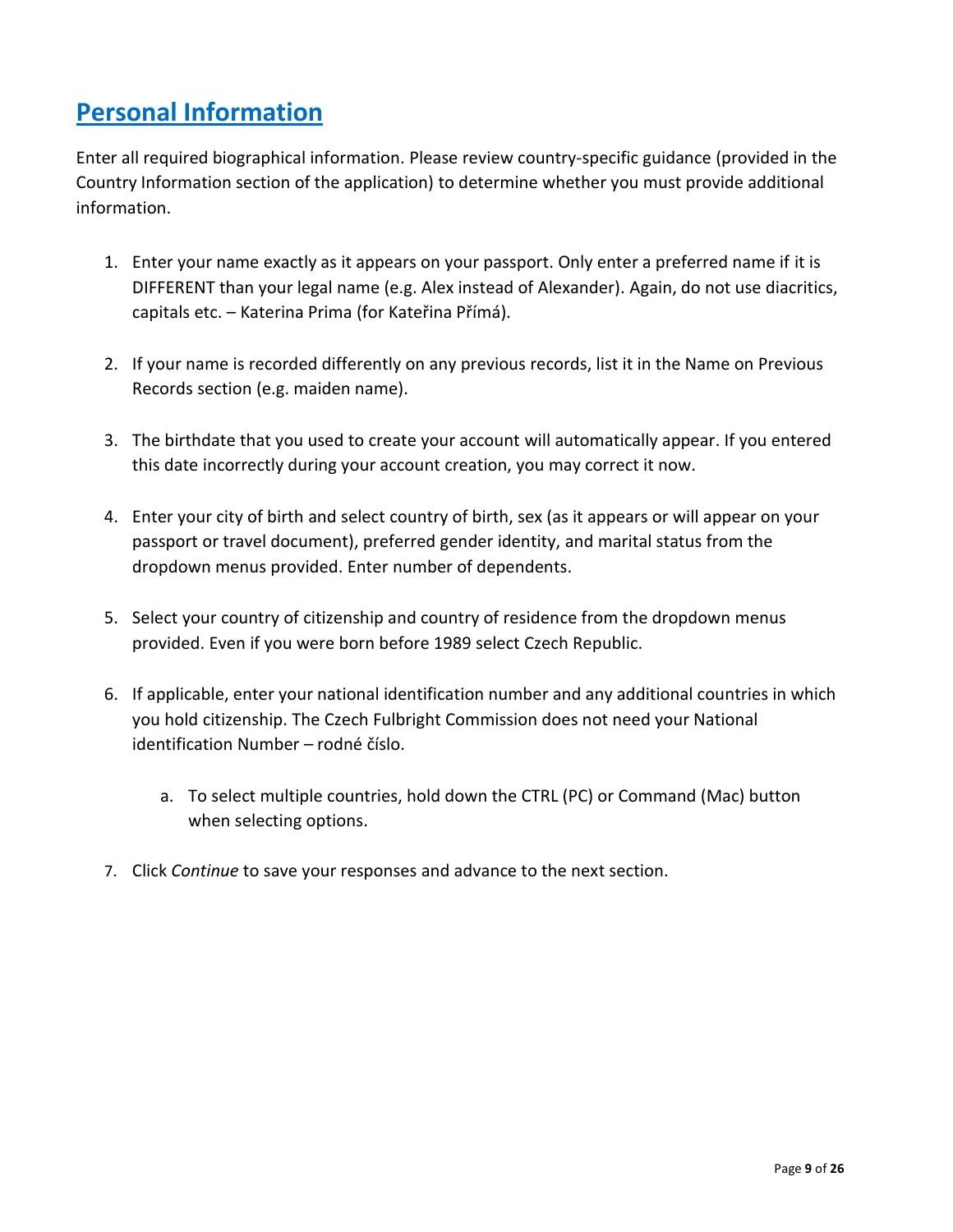# <span id="page-9-0"></span>**Contact Information**

Enter all required contact information. Please review country-specific guidance to determine whether you must provide additional information.

- 1. Select the country where you live from the dropdown list first when entering your permanent address (i.e. physical address where you live).
	- a. Based on your country selection, the subsequent fields will change to match the address format of that country.
	- b. Complete the remaining address fields. Do not use accents or special characters.
- 2. Select 'yes' or 'no' to indicate if your current mailing address (i.e. the address where you receive mail) is the same as the permanent address you entered above. *They do not have to be the same.*
	- a. If you answer 'no,' then a second address section will appear where you may enter your mailing address information.
	- b. If you answer 'yes' to this question, proceed immediately to the next question.

#### **This is the address where the Czech Fulbright Commission will send all important mail and notifications.**

- 3. Enter your contact numbers as appropriate. Include the country code. If the field turns red, please review the numbers that you have entered to look for any errors.
	- a. To find the correct country code, click on the blue 'country code' link. One phone number must be entered here.
- 4. The email address used to create your account will appear in the primary email address field and will not be editable. You may provide an Alternate/Secondary Email that can be used to contact you if Fulbright Program Officers cannot reach you via your primary email address. **Note:** All system-generated emails will continue to go to your primary email address.

If you use your university e-mail and you know that it will not work next year, make sure you add an alternate address.

- 5. Entering emergency contact information is not required, but we suggest that you provide your home country contact, ideally someone English-speaking. Please enter the appropriate information. The individuals you list may be contacted in the event of an emergency while you are participating in grant activities, including any required travel for interviews in your home country.
	- a. When entering the address, choose the country that corresponds to your emergency contacts' address first and the following fields will update to match the address format of the selected country.
- 6. Click *Continue* to save your responses and advance to the next section.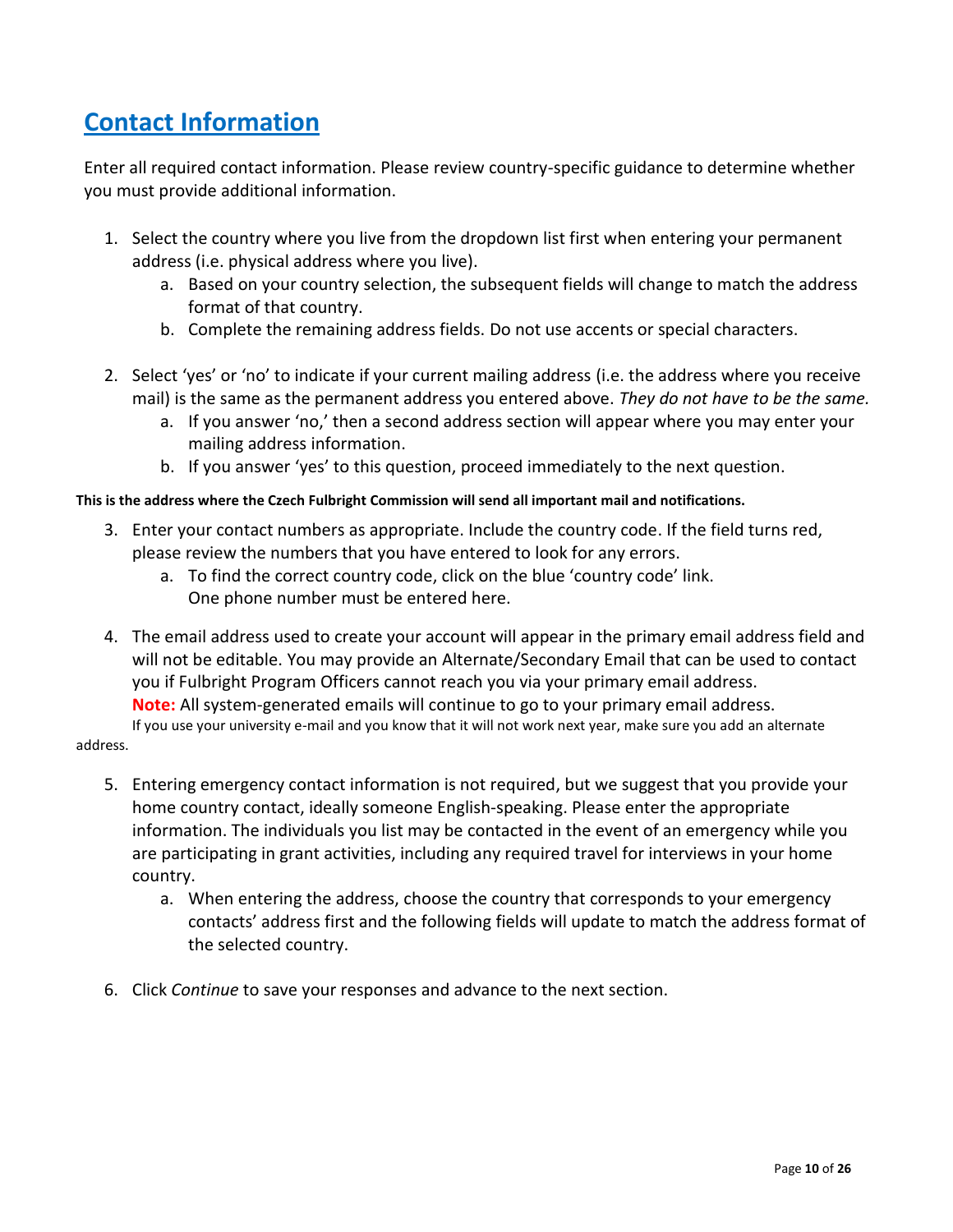# <span id="page-10-0"></span>**Academic & Professional Information**

This section collects information about your academic and professional background, including your curriculum vitae/resumé, academic degrees, professional experience, awards and recognitions, and experience abroad.

Prepare and upload documents in PDF format as required (\*). Note any page limits and ensure your documents do not exceed page limits.

### <span id="page-10-1"></span>**Curriculum Vitae/Resume**

- 1. Upload your curriculum vitae/resumé in PDF format that does not exceed four (4) pages. **Note:** If your file exceeds 4 pages, an error message will appear on the Review page and will prevent submission of your application.
	- a. Click *Choose File*
	- b. Locate and select the file that you previously saved to your computer
	- *c.* Click *Open*
	- *d.* Click *Upload* to complete the file upload

| <b>Curriculum</b><br>Vitae/Resume | Please upload a document that does not exceed four<br>(4) pages. | Choose File No file chosen |
|-----------------------------------|------------------------------------------------------------------|----------------------------|
|                                   |                                                                  |                            |

#### <span id="page-10-2"></span>**Academic Background**

- 2. List all post-secondary educational institutions from which you have received a degree or academic credential. You MUST include any education institutions you are currently attending (even if you have not yet completed your educational program) and estimated date of graduation/completion.
	- a. Click *Add Institution*
	- b. Type in the name of the institution
	- c. Choose the level of study (graduate or undergraduate) from the dropdown menu
	- d. Select the country where the institution is located from the dropdown menu
	- e. Enter the appropriate city and region/state
	- f. Provide the website of the institution (optional)
	- g. Select the U.S. equivalent of the degree or diploma earned (e.g., BA bachelor's degree)
	- h. If relevant, provide the actual name of the degree or diploma (e.g., license)
	- i. Enter the discipline in which this degree or diploma was earned
	- j. Select the month and year of start and end dates (Month Year format) that you attended this institution
		- If a degree is in progress, list expected end date of academic program
	- k. Select the date (Month-Year format) that you received your degree from this institution
		- If a degree is in progress, list expected date of conferral in this field
	- l. Click *Save*.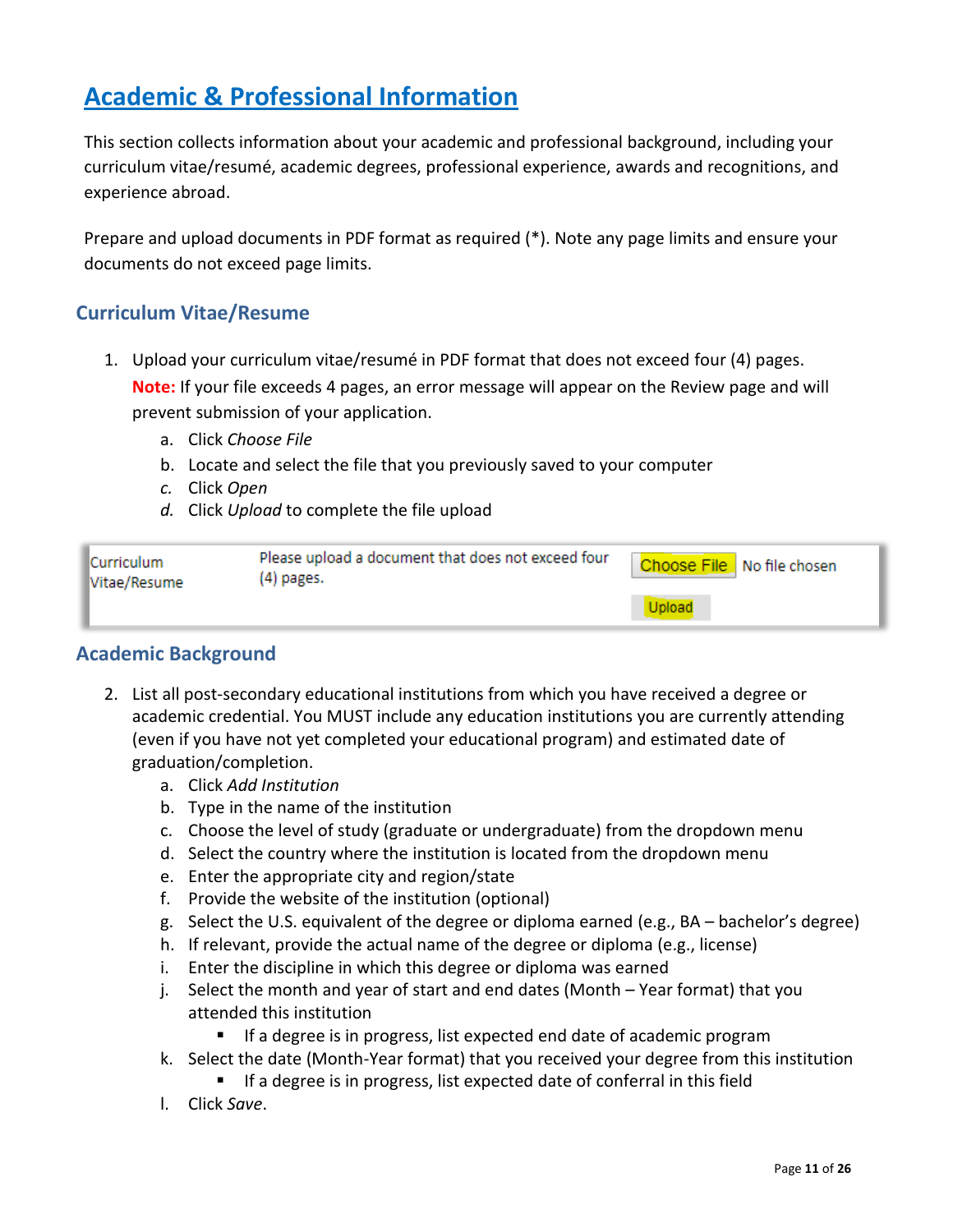| <b>Educational Institution</b>                                                        |                                                         |  |
|---------------------------------------------------------------------------------------|---------------------------------------------------------|--|
| Institution*                                                                          |                                                         |  |
| Level of Study*                                                                       | v                                                       |  |
|                                                                                       | Institution Location (all address fields are required)* |  |
| Country                                                                               | <b>United States</b><br>▼                               |  |
| City                                                                                  |                                                         |  |
| State                                                                                 | <b>Select State</b><br>▼                                |  |
|                                                                                       |                                                         |  |
| Website                                                                               |                                                         |  |
| Name of Diploma or<br>Degree Equivalent*                                              | ▼                                                       |  |
| Actual Name of Degree<br>or Diploma                                                   |                                                         |  |
| Discipline*                                                                           |                                                         |  |
| <b>Enrolled From</b>                                                                  | ▼<br>v                                                  |  |
| <b>Enrolled To</b>                                                                    | ▼<br>▼                                                  |  |
| Date Degree Received                                                                  | 7<br>7                                                  |  |
| If a degree is in progress, list expected date of conferral for Date Degree Received. |                                                         |  |

3. To add additional entries for post-secondary educational institutions, click *Add Institution* and follow the bulleted instructions above.

### <span id="page-11-0"></span>**Current Professional Profile**

- 4. List your current professional affiliation or employer by clicking *Add Experience* under Position Title.
	- a. Choose the role which most closely corresponds to your current role from the dropdown menu
	- b. Enter your current position title (e.g. Director, Assistant Director, etc.) or type of work (e.g. accounting)
	- c. Enter the name of your employer
	- d. Select the start and end dates for the position you entered (Month-Year format). If you are currently employed in this role, leave the End Date fields blank
	- e. Select the country where your current place of employment is located from the dropdown menu. Enter in the street address, city, state/region, and post code as applicable
	- f. Click *Save*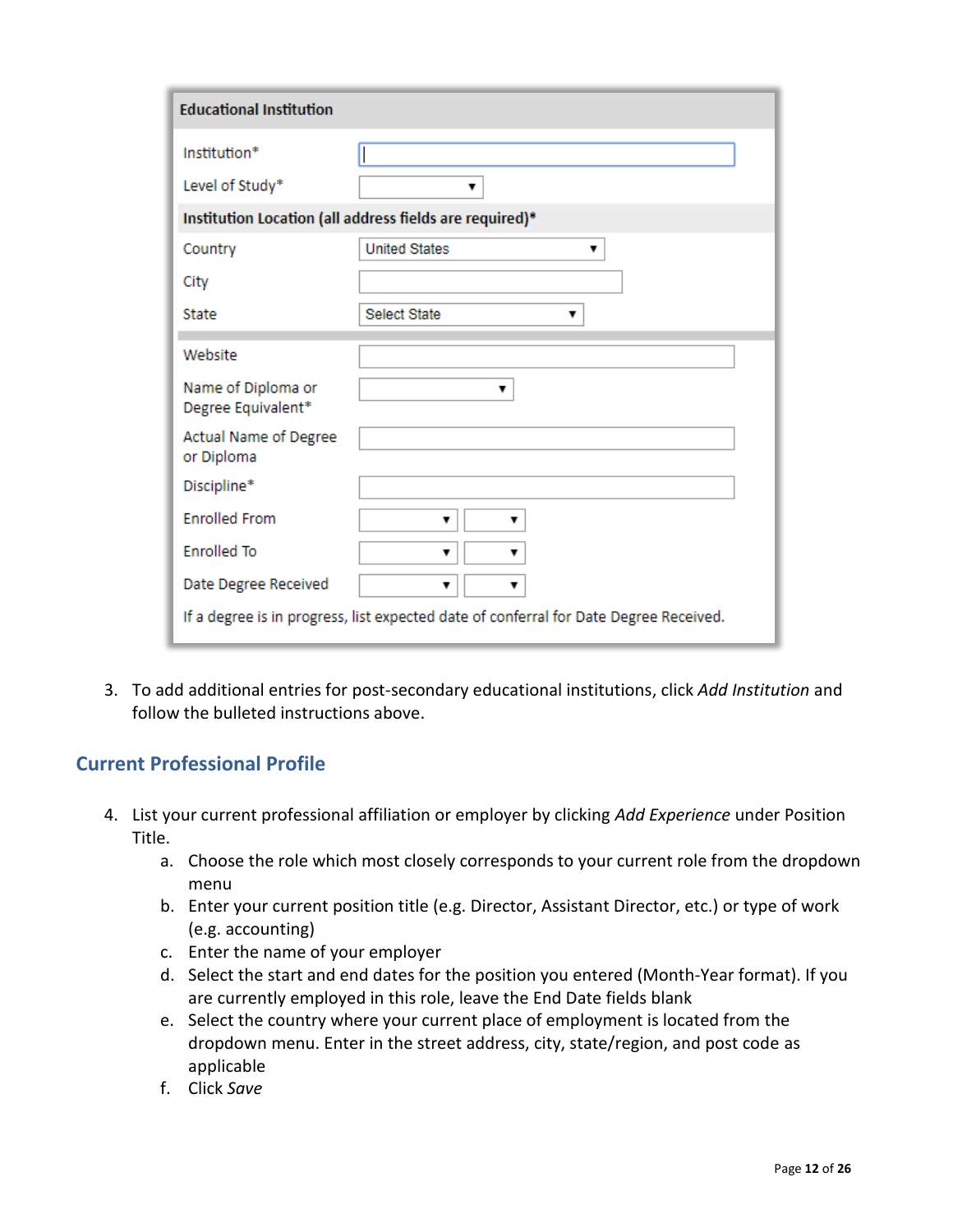| <b>Professional Experience</b> |                                                                       |
|--------------------------------|-----------------------------------------------------------------------|
| Current Role*                  | 7                                                                     |
| Position Title/Type of<br>Work |                                                                       |
| Employer Name*                 |                                                                       |
|                                | If you are currently employed, please leave the End Date field blank. |
| <b>Start Date</b>              | ۷.<br>▼                                                               |
| <b>End Date</b>                | v                                                                     |
| <b>Employer Address</b>        |                                                                       |
| Street Address*                |                                                                       |
| City*                          |                                                                       |
| State/Region*                  |                                                                       |
| Postal Code*                   |                                                                       |
| Country*                       |                                                                       |
|                                |                                                                       |

5. If you have more than one current position, click *Add Experience* and follow the instructions above.

#### <span id="page-12-0"></span>**Awards and Recognitions**

- 6. Enter a list of the following items into the text boxes provided (all text boxes have a 250-word limit). If you do not have anything to add, leave text boxes blank:
	- a. Any scholarships and/or fellowships you currently or previously received (include the source or sponsor, amount, where held and duration)
	- b. Any academic honors and prizes that you have received in the text box (include any titles and/or dates)
	- c. Any books, articles, and/or thesis published by you, particularly in your proposed field of study (include the title, place, and date of publication)
	- d. Any teaching experience (current or previous positions)
	- e. Any research you have completed or in which you are currently involved

#### <span id="page-12-1"></span>**Experience Abroad**

- 7. List any travel, study or residency you have had abroad (in any country other than your own) for more than one month. This can include time overseas for education, research, business, vacation, etc.  $-$  in past 10 years.
	- a. Click *Add New*
	- b. Select the country in which you spent your professional travel and/or residence abroad from the dropdown menu provided
	- c. Select the start and end dates (Month-Year format) of your travel/residency
	- d. Enter the purpose of your travel abroad
	- e. Click *Save*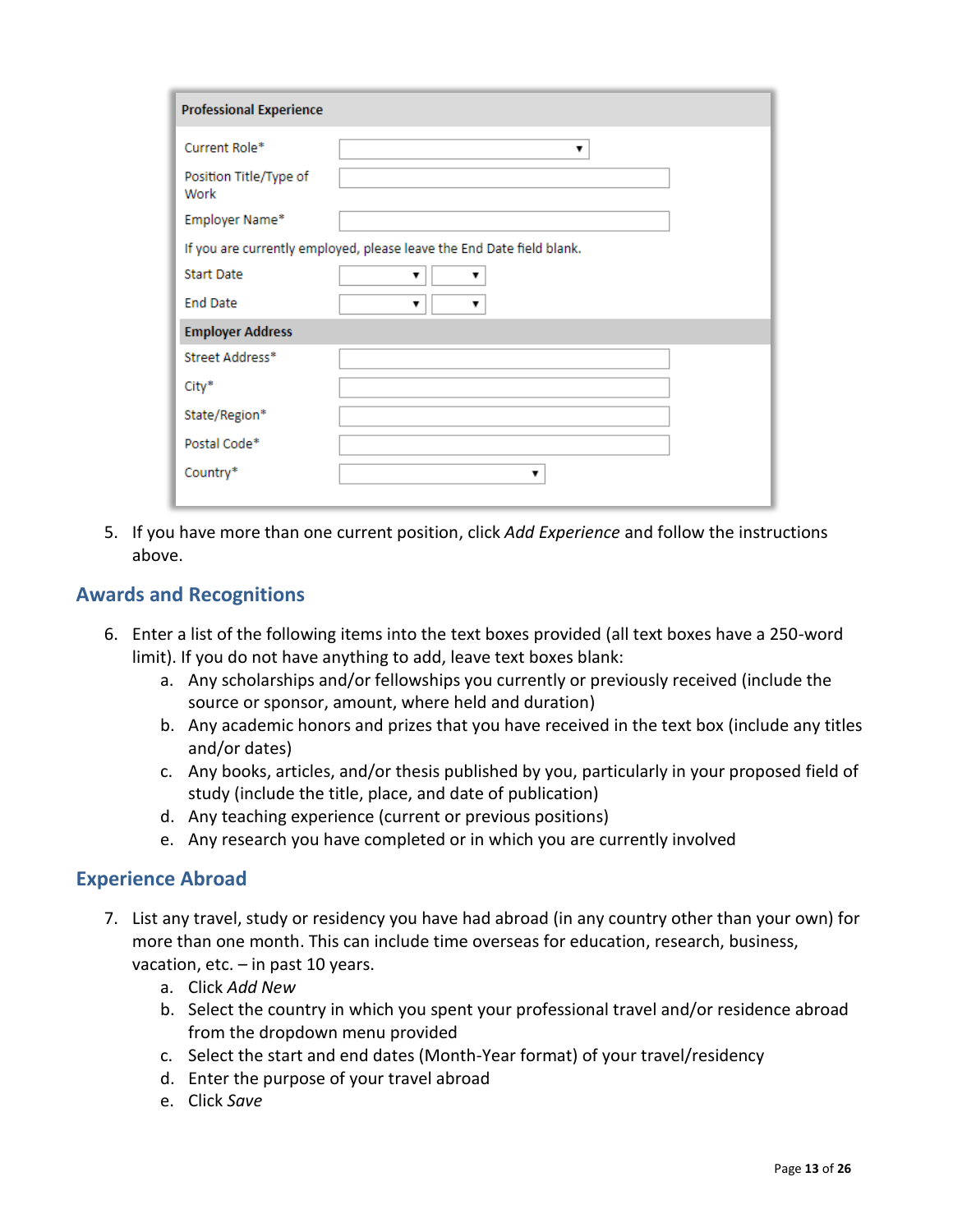| <b>Experience Abroad</b>      |  |
|-------------------------------|--|
| Country*                      |  |
| Start date:*                  |  |
| End date:*                    |  |
| Purpose of Travel<br>Abroad:* |  |

- 8. If you have more than one trip abroad to enter, click *Add New* again, and follow the bulleted instructions until all entries have been saved.
- 9. Select 'yes' or 'no' to indicate if you have previously entered the United States on a J-1 or J-2 visa
	- a. If 'yes', you are required to select the J category of sponsorship from the list and upload a copy of your previous DS-2019 – if you do not have a copy available, contact Czech Fulbright Commission

| Previous DS-2019(s) | Please upload a copy of your previous DS-2019(s). | Choose File No file chosen |
|---------------------|---------------------------------------------------|----------------------------|
|                     |                                                   |                            |

- 10. Select 'yes' or 'no' to indicate if you have previously been awarded a Fulbright grant.
	- a. If 'yes', you are required to list the grant(s):
		- Click *Add Grant*
		- Select the Fulbright award type from the dropdown menu provided (e.g., Fulbright FLTA, Fulbright Foreign Student, etc.)
		- **If you select "Other (please specify)", enter in the name of the Fulbright grant that** you received in the "Other, please specify" field
		- Select the academic year that corresponds to the year in which you received the Fulbright grant
		- Click *Save*

If you have already received Fulbright grant, please contact the Czech Fulbright Commission and discuss your eligibility for the award.

| <b>Previous Fulbright Grants</b>    |  |
|-------------------------------------|--|
| Award Type*<br>Previous Grant Year* |  |

11. Click *Continue* to save your responses and advance to the next section.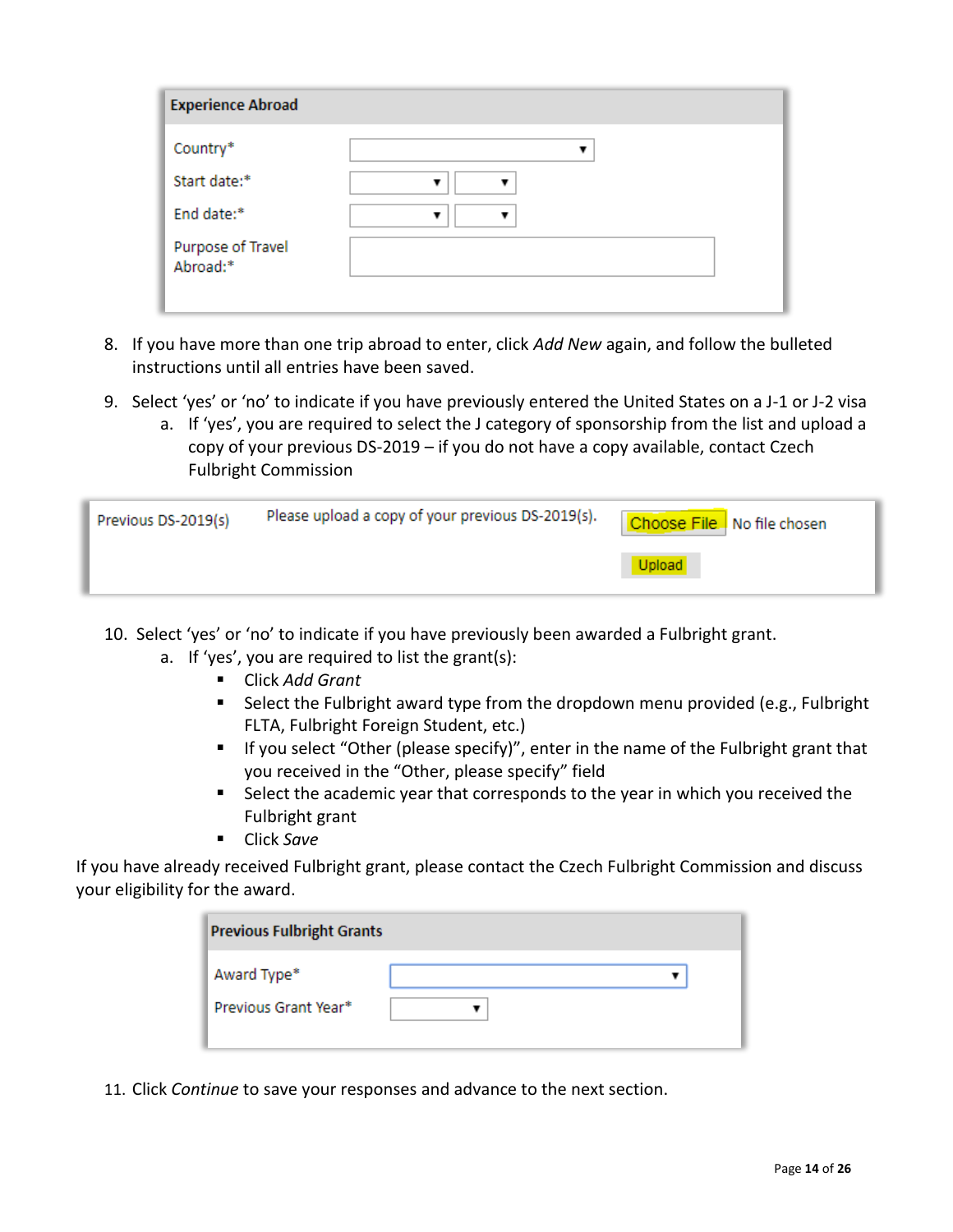# <span id="page-14-0"></span>**Academic Materials**

This section collects copies of your unofficial transcripts and/or diplomas. Please upload scans of all available transcripts (výpis známek) and diplomas from post-secondary institutions you have attended, even if you did not graduate from these institutions. For those completed, you can upload the Diploma Supplement (Dodatek k diplomu), this document includes all important information.

- 1. Select the corresponding institution from the list.
- 2. Review the institution information (which you provided on the previous page). If this information is incorrect, please return to the previous page to edit.
- 3. Select *Choose File* and locate the desired file on your computer. Click *Open.*
	- a. You may upload transcripts/diplomas as a multi-page documents or upload single page documents. PDF, JPEG, and TIFF image files are all accepted.
- 4. Click *Save.* Repeat these steps for all applicable institutions.
- 5. Click *Continue* to save your responses and advance to the next section.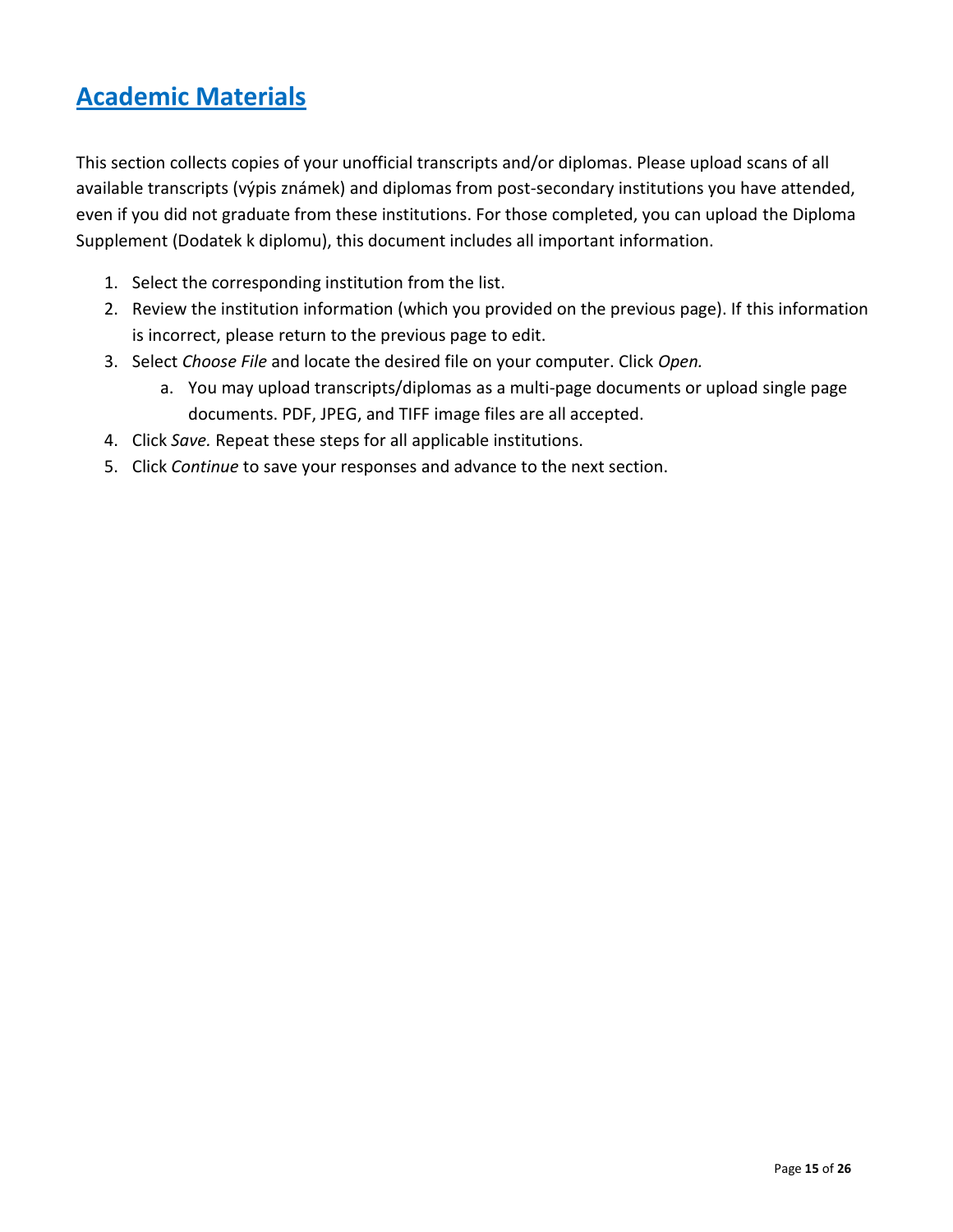## <span id="page-15-0"></span>**Language Skills**

This section collects information about your native language, English language skills, and any additional languages that are relevant to your project proposal.

1. Select your native language from the dropdown menu provided.

### <span id="page-15-1"></span>**English Language Proficiency**

If your native language is not English, a section collecting your English language proficiency will appear.

2. Rate your English language proficiency in Reading, Writing, and Speaking. Select Native, Advanced, Intermediate, Beginner or No Ability from the dropdown menus as appropriate.

#### <span id="page-15-2"></span>**Additional Language Skills**

- 3. Select the number of additional languages that you would like to include that may be of use for your project or study plans.
- 4. Select the language you are reporting from the dropdown menu and rate your proficiency in Reading, Writing, and Speaking. Select Native, Advanced, Intermediate, Beginner or No Ability from the dropdown menus as appropriate.
- <span id="page-15-3"></span>5. Click *Continue* to save your responses and advance to the next section.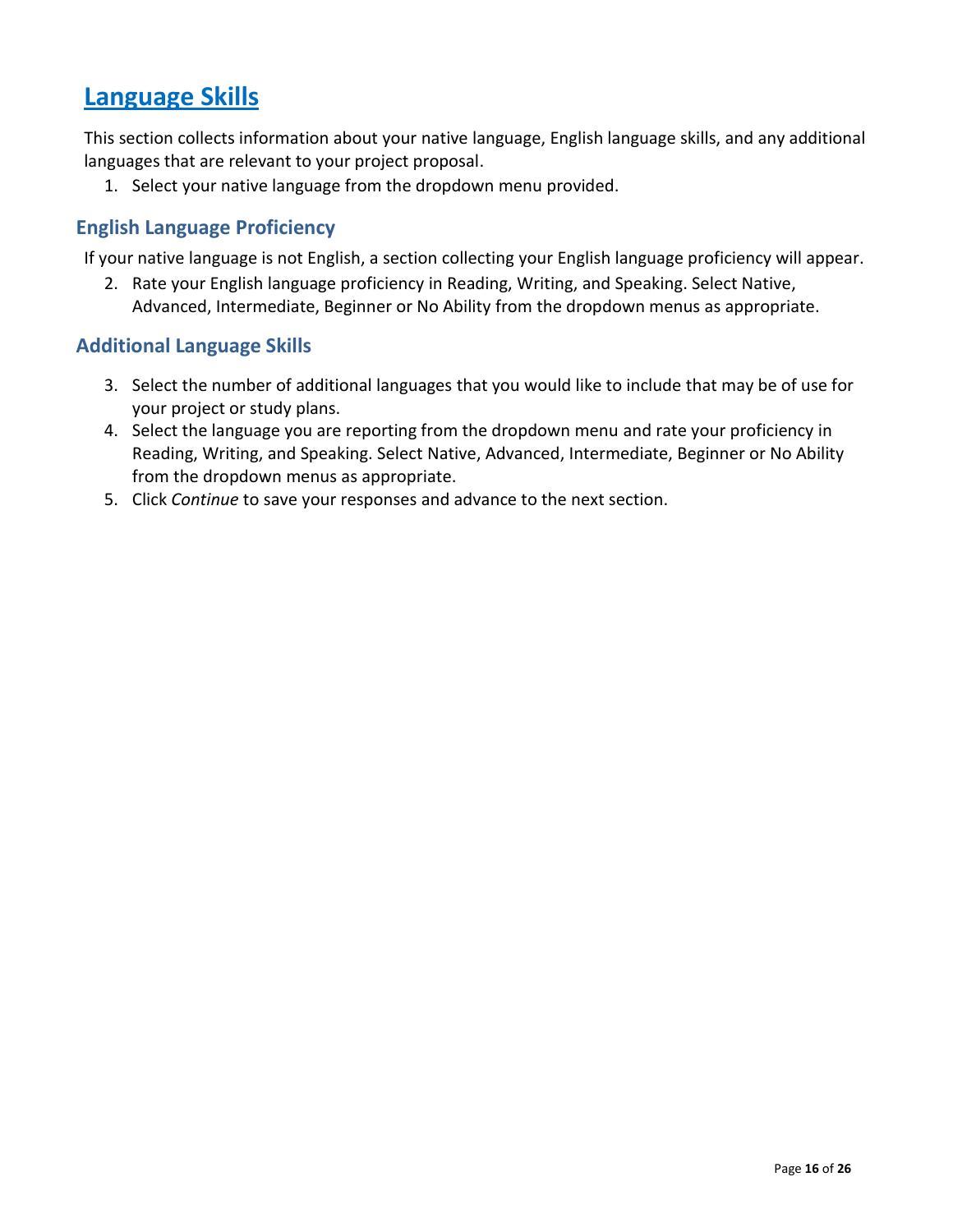## **Test Scores**

This section collects information about your scores from standardized tests that you have taken or will take in the future. Standardized tests include TOEFL, GRE, GMAT and IELTS. Standardized test scores are often required for admission to U.S. institutions. For degree seeking students, GRE and TOEFL are required, for other candidates TOEFL is recommended, if you do not have any equivalent tests. Visiting student researchers need to pass the TOEFL, if the host US institution requires the result. Please contact the Czech Fulbright Commission for details on test requirements.

- 1. Select *Add Test.*
- 2. Select the test type from the dropdown menu.
- 3. Select the test date from the dropdown menu (Month-Day-Year format).
	- a. If you have not yet taken the test, enter the date that you are registered for the test.
- 4. Enter your test scores, if you have the results from the test.
- 5. Click *Save.* Repeat these steps for all applicable standardized tests.
- 6. Click *Continue* to save your responses and advance to the next section.

| <b>Add Test</b>          |                                    |
|--------------------------|------------------------------------|
| Type<br><b>Test Date</b> | $\overline{\phantom{a}}$<br>▼<br>▼ |

- 7. If you enter test scores, you will be redirected to the Score Reports section, where you will upload copies of your available score reports.
	- a. Click *Choose File*
	- b. Locate and select the file that you previously saved to your computer
	- *c.* Click *Open*
	- d. Click *Upload* to complete the file upload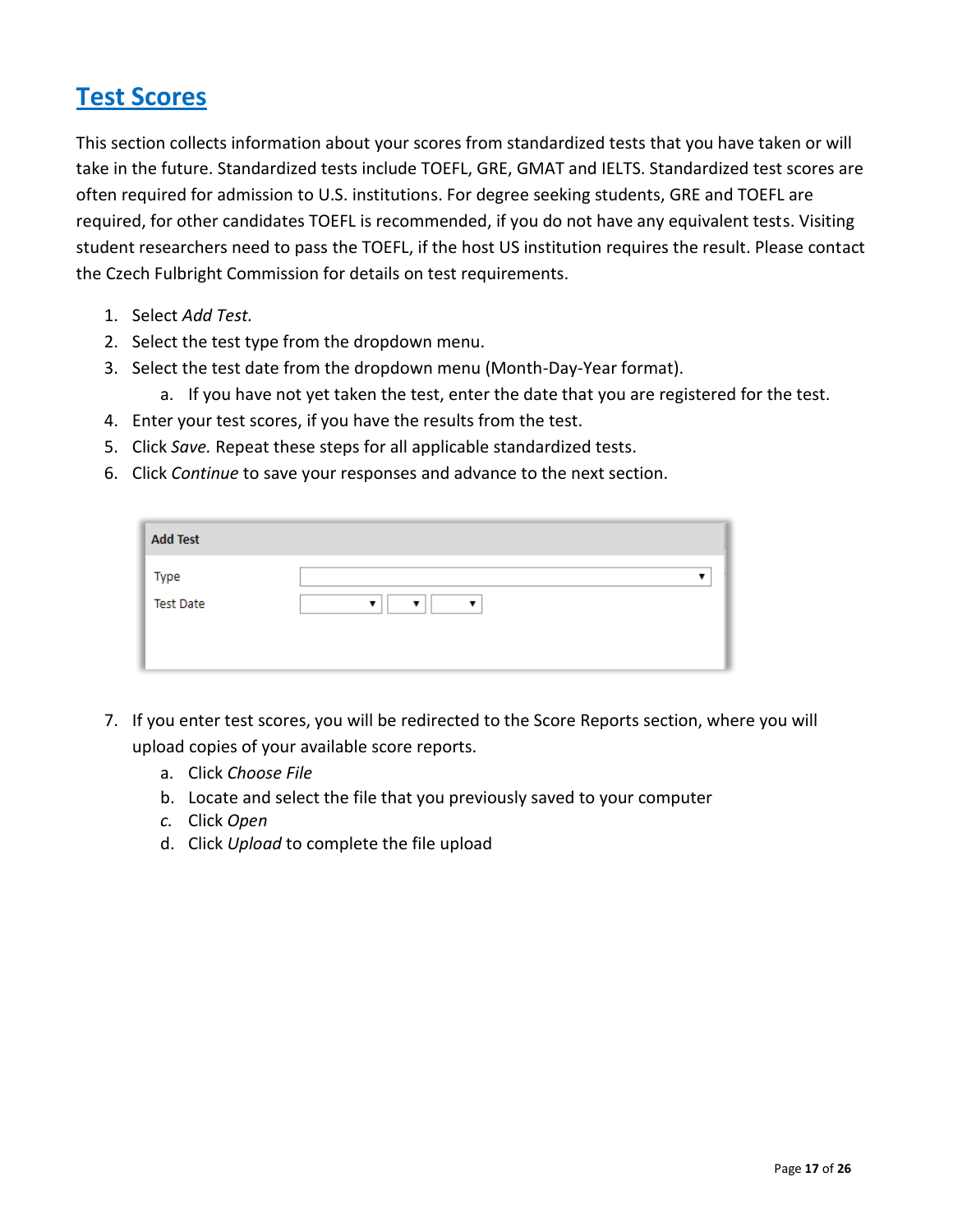## <span id="page-17-0"></span>**Study Plan**

This section collects information about your proposed plan of study in the U.S. Please carefully review country-specific guidance to determine if you must submit any additional documentation.

- 1. Select the degree objective to which you are applying.
	- a. Some fields will trigger a prompt to ask you if you'd like to upload portfolio materials as part of your application. Select 'yes' or 'no'.
	- b. If you select 'yes,' you will be directed to upload your materials on the next page. Please follow the upload instructions listed.
- 2. Select the most appropriate major academic discipline and primary specialization from the dropdown menus.
- 3. Enter a brief description of the field in which you plan to specialize in the U.S. in the text box.
- 4. Enter a brief description of your future plans in the text box.

### <span id="page-17-1"></span>**Intended Grant Period**

5. Enter your proposed length of stay in the U.S. and select your proposed date of arrival in the U.S. (Month-Day-Year format) from the dropdown menu. Visiting student researchers can apply for the period of time 4-9 months within the academic year. Proposed date of arrival should be equivalent to the date in the invitation letter from the US host institution.

### <span id="page-17-2"></span>**Study/Research Objective**

- 6. Upload a copy of your study/research objective. Please write a clear and detailed description of your study/research objectives and provide your reasons for wanting to pursue them. This statement is an essential part of your application and is required. Do NOT mention specific U.S. universities in which you would like to study. Suggested length 2-3 pages.
	- a. Click *Choose File*
	- b. Locate and select the file that you previously saved to your computer
	- *c.* Click *Open*
	- *d.* Click *Upload* to complete the file upload

#### <span id="page-17-3"></span>**Personal Statement**

- 7. Upload a copy of your personal statement. Your personal statement should be a narrative statement describing how you have achieved your current goals. Do not mention specific U.S. universities at which you would like to study. This is a required document. Suggested length 1-2 pages.
	- a. Click *Choose File*
	- b. Locate and select the file that you previously saved to your computer
	- *c.* Click *Open*
	- d. Click *Upload* to complete the file upload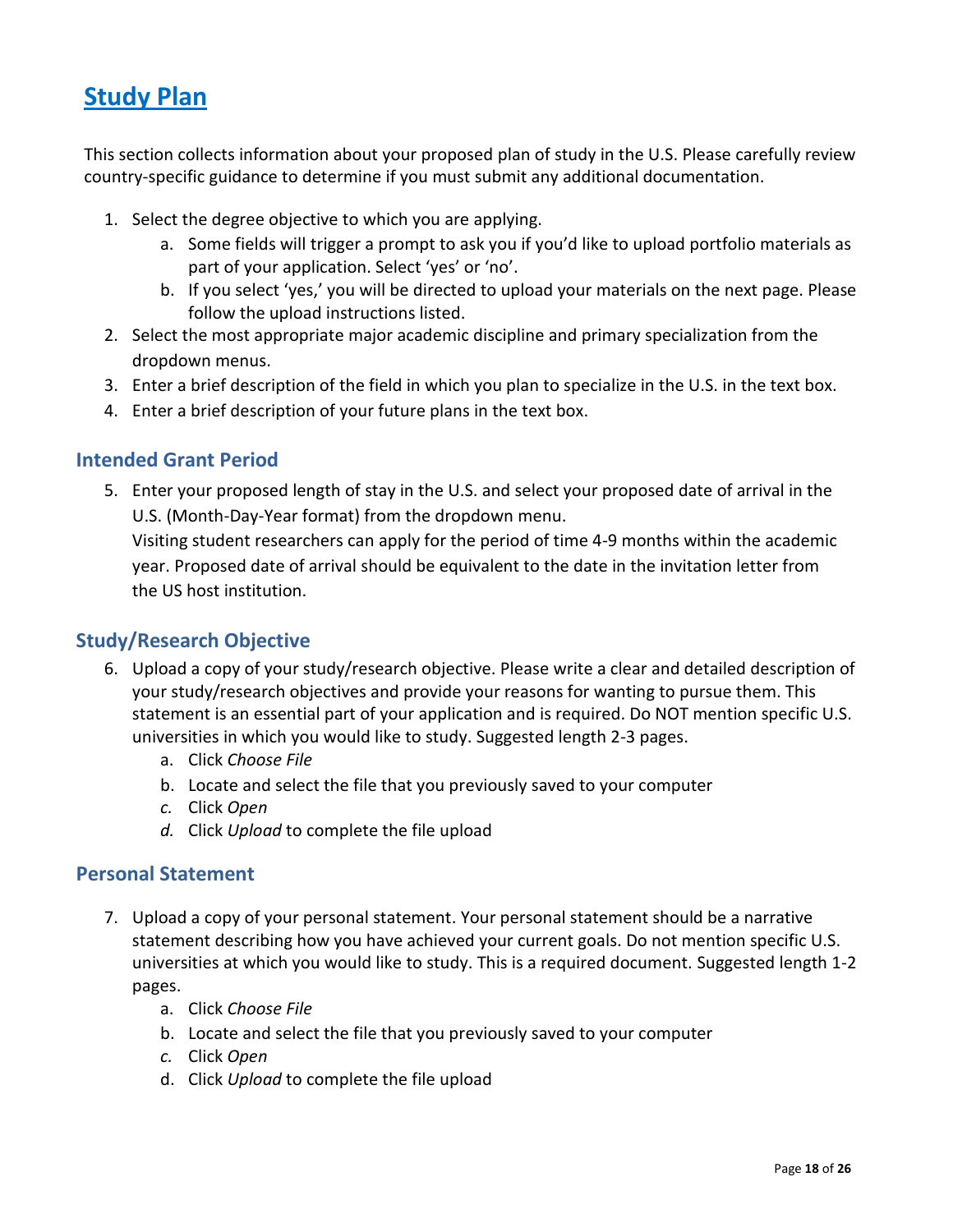### <span id="page-18-0"></span>**Letter of Invitation**

- 8. Upload a letter of invitation from a U.S. institution, if you are applying in the category: Visiting student researcher.
	- a. Click *Choose File*
	- b. Locate and select the file that you previously saved to your computer
	- *c.* Click *Open*
	- *d.* Click *Upload* to complete the file upload

#### <span id="page-18-1"></span>**University Preferences**

9. List up to four institutions at which you would like to study in the U.S. in priority order. Include specific departments and/or programs and provide specific reasons for your choice. If you have been in contact with professors, please provide names and email and/or phone contacts for each one.

**Note:** *There is no guarantee that your application will be sent to the institutions that you list. Applications are made on your behalf to programs that provide a good 'academic fit' based on your study plans and your competitiveness.*

- a. Enter institution name
- b. Enter name of department
- c. Enter the degree type that you are interested in at this institution
- d. Enter your preferred specialization or concentration
- e. Enter your specific reasons for listing this institution and any contact information for professors at the institution with whom you have already communicated
- f. Click *Save*

| <b>Preferred Institutions</b>     |  |
|-----------------------------------|--|
| Institution Name*                 |  |
| Department*                       |  |
| Degree*                           |  |
| Specialization/<br>Concentration* |  |
| Specific reasons and<br>contacts* |  |
|                                   |  |
|                                   |  |
|                                   |  |

- 10. Select 'yes' or 'no' to indicate if you have applied to any U.S. institutions.
	- a. If 'yes', list all programs to which you have applied or intend to apply:
		- Select *Add Institution*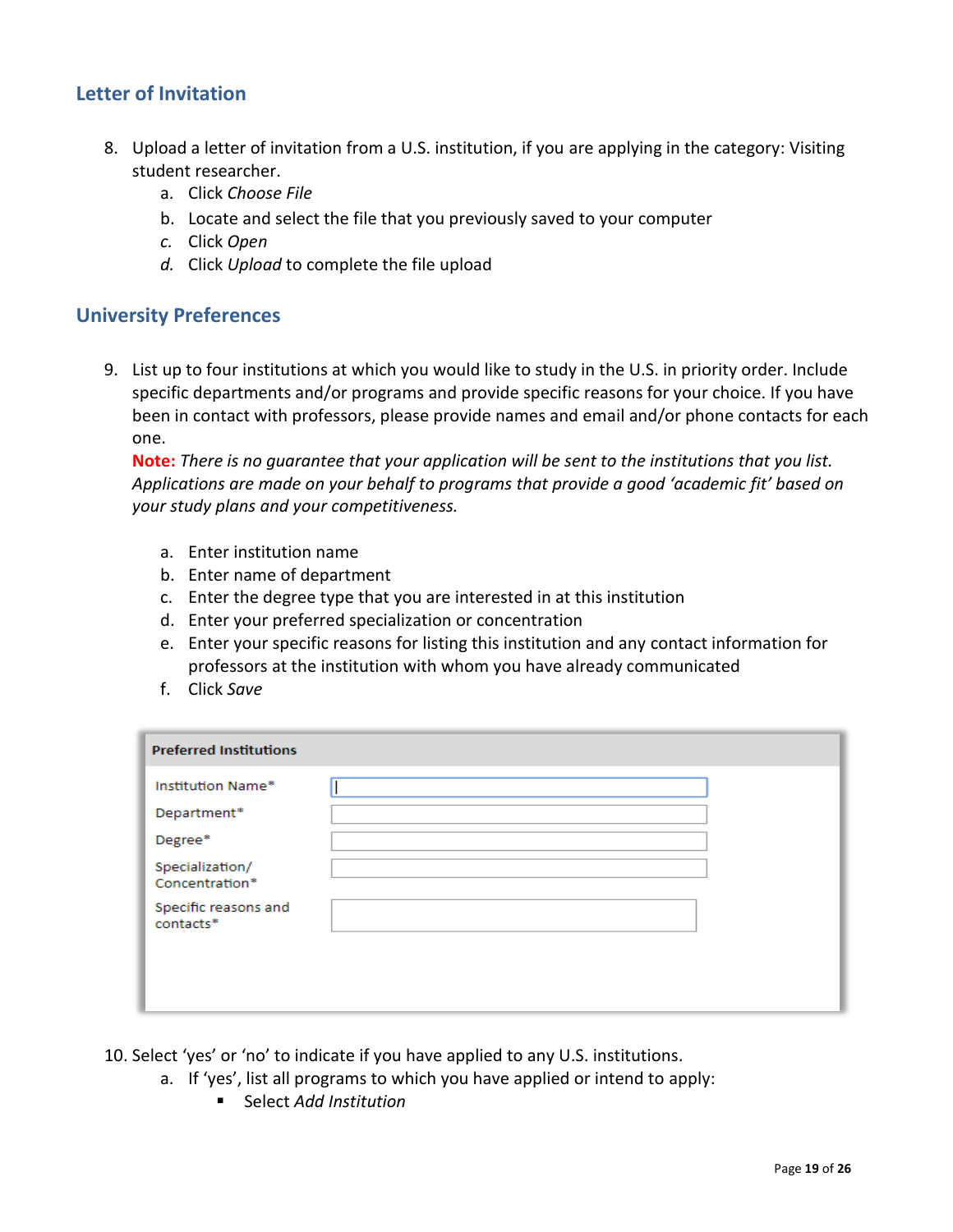- **Enter name of institution**
- **Enter specific name of department**
- Select the date you applied for the institution (Month-Day-Year format)

| <b>Applied Institutions</b>                          |  |
|------------------------------------------------------|--|
| Institution Name*<br>Specific Name of<br>Department* |  |
| Date Applied*                                        |  |

#### <span id="page-19-0"></span>**Authorization of Release of Information**

11. Type your full name into the space provided to indicate your authorization of release of the information you have provided in this application.

#### <span id="page-19-1"></span>**Reference Materials Waiver**

12. Select 'yes' or 'no' to indicate whether you waive your right to review the information contained in the evaluations submitted by recommenders on your behalf. The Fulbright Commission in the Czech Republic requires you to waive your right to see your reference letters. **You must answer this question before you are able to register any recommenders. You will not be able to modify your response.** 

13. Click *Continue* to save your responses and advance to the next section.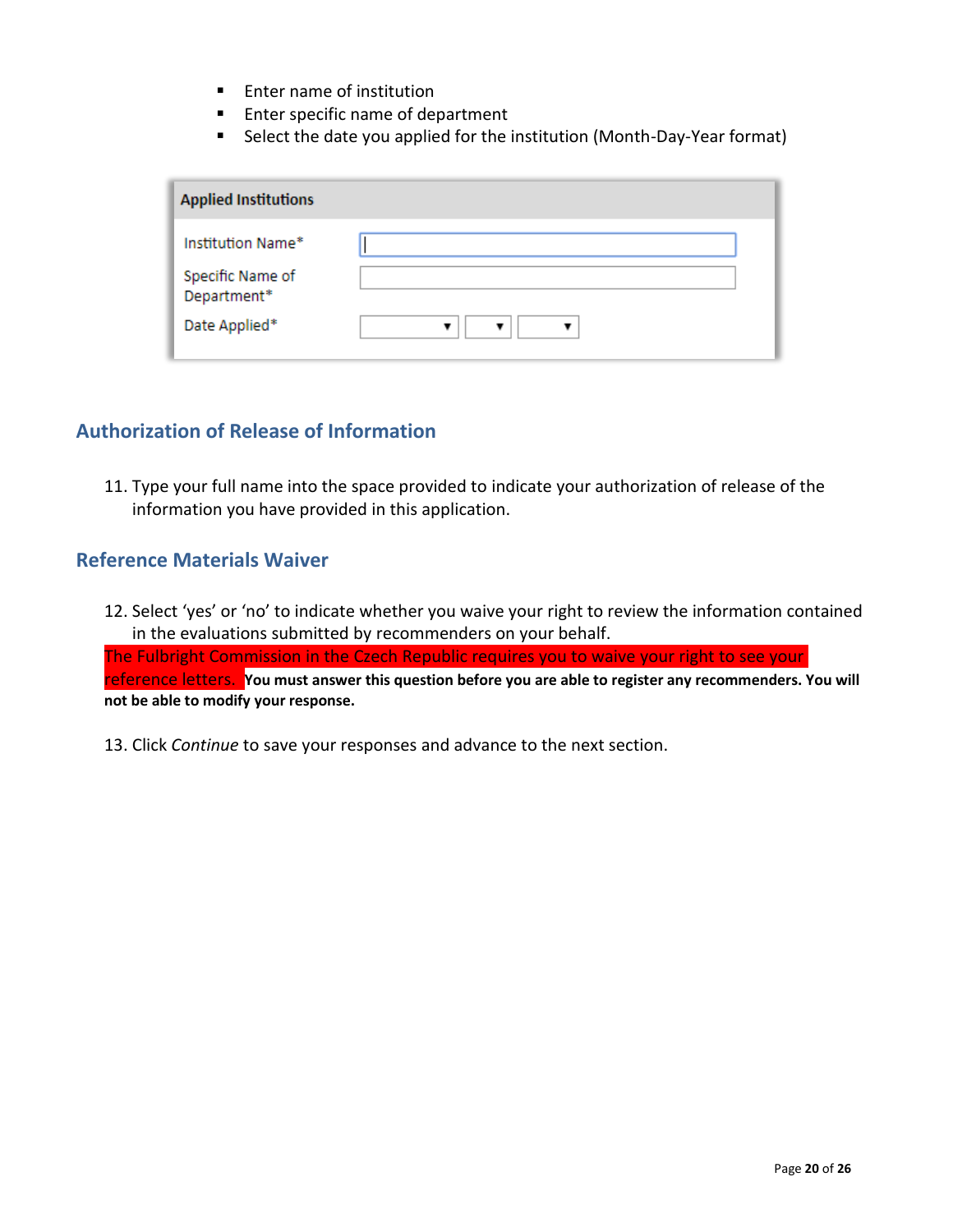# <span id="page-20-0"></span>**Grant and Travel Plans**

This section gathers information on your personal finances, additional funding you may have applied for/received, passport, and accompanying dependents. Please fill in the information according to the real funds that you have available. You can contact the Czech Fulbright Commission if you have any questions.

- 1. Enter your father's, mother's and spouse's occupations in the corresponding boxes.
- 2. Enter the total amount your family can provide for your first year of study in the U.S. (in USD).
- 3. Enter the total amount you can provide from your own funds for your first year of study in the U.S. (in USD).

### <span id="page-20-1"></span>**Expected Additional Funding**

List all non-Fulbright funding you expect to receive during your grant.

- 4. Select 'yes' or 'no' to indicate if you have been awarded or expect to receive financial assistance from a university or institution in your home country while in the U.S., or funding from any other sources.
	- a. If 'yes', select the number of other sources of funding you expect to receive
		- **Enter Source Description (e.g., NSF grant)**
		- **Estimated Amount (in U.S. dollars)**
		- **The Other Funds Total field will automatically update based on the amounts** provided above
- 5. Enter any other sources of funding such as fellowships, educational grants or loans, etc. that you are planning to apply for in the text box (700-character limit).
- 6. Select 'yes' or 'no' to indicate whether the same amount of funding you listed above in Grand Total will be available for your second year of study in the U.S.
	- a. If yes, move to the next section
	- b. If no, enter the amounts of any additional funding you expect for the second year
- 7. Select 'yes' or 'no' to indicate if you have travel funds available and can pay for your roundtrip travel to the U.S. if necessary.
	- a. If yes, enter the amount of travel funding available
	- b. If no, move to the next section

### <span id="page-20-2"></span>**Passport/Travel Document and Dependents**

- 8. Upload a copy of your passport or travel document and make sure it is valid after your planned return from US.
	- a. Click *Choose File*
	- b. Locate and select the file that you previously saved to your computer
	- *c.* Click *Open*
	- *d.* Click *Upload* to complete the file upload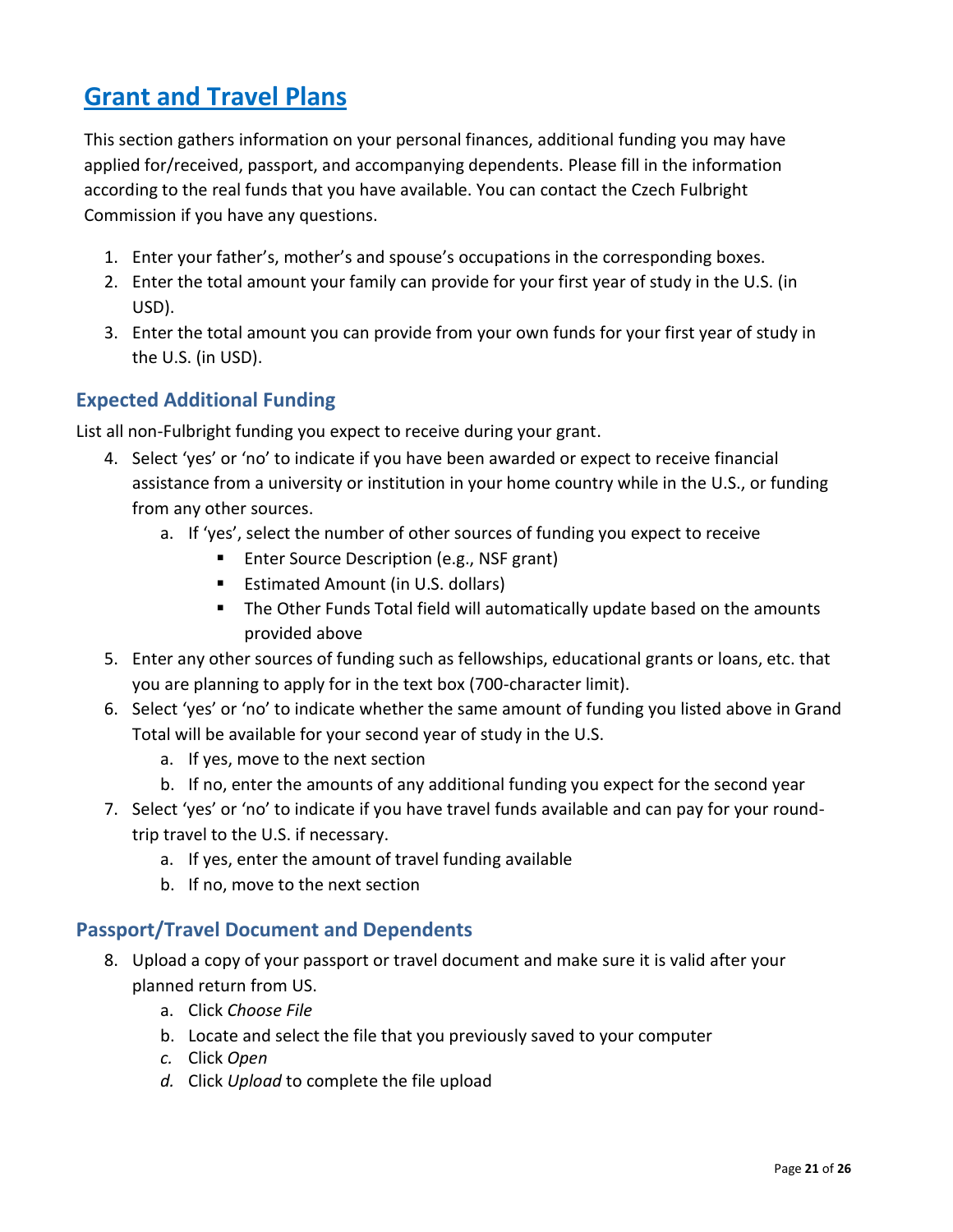- 9. Select the number of dependents you intend to have accompany you to the U.S. (select 0 if you do not have dependents or your dependents will not accompany you to the U.S.). Dependents (husband, wife, children who intend to be with you in the US for more than 80% of the grant period).
	- a. Enter required information for each dependent, including their relationship to you, name, and intended length of stay in the U.S. (in number of months)
	- b. Enter information for how you will provide for your dependents during your time in the U.S. in the text box
- 10. Click *Continue* to save your responses and advance to the next section.

# <span id="page-21-0"></span>**Additional Information**

Use this section to upload any required additional documentation.

You can upload a writing sample or some of your publications that are written in English. Use this space to upload any relevant information that may support your application.

Complete the Outreach Survey.

Click *Continue* to save your responses and advance to the next section.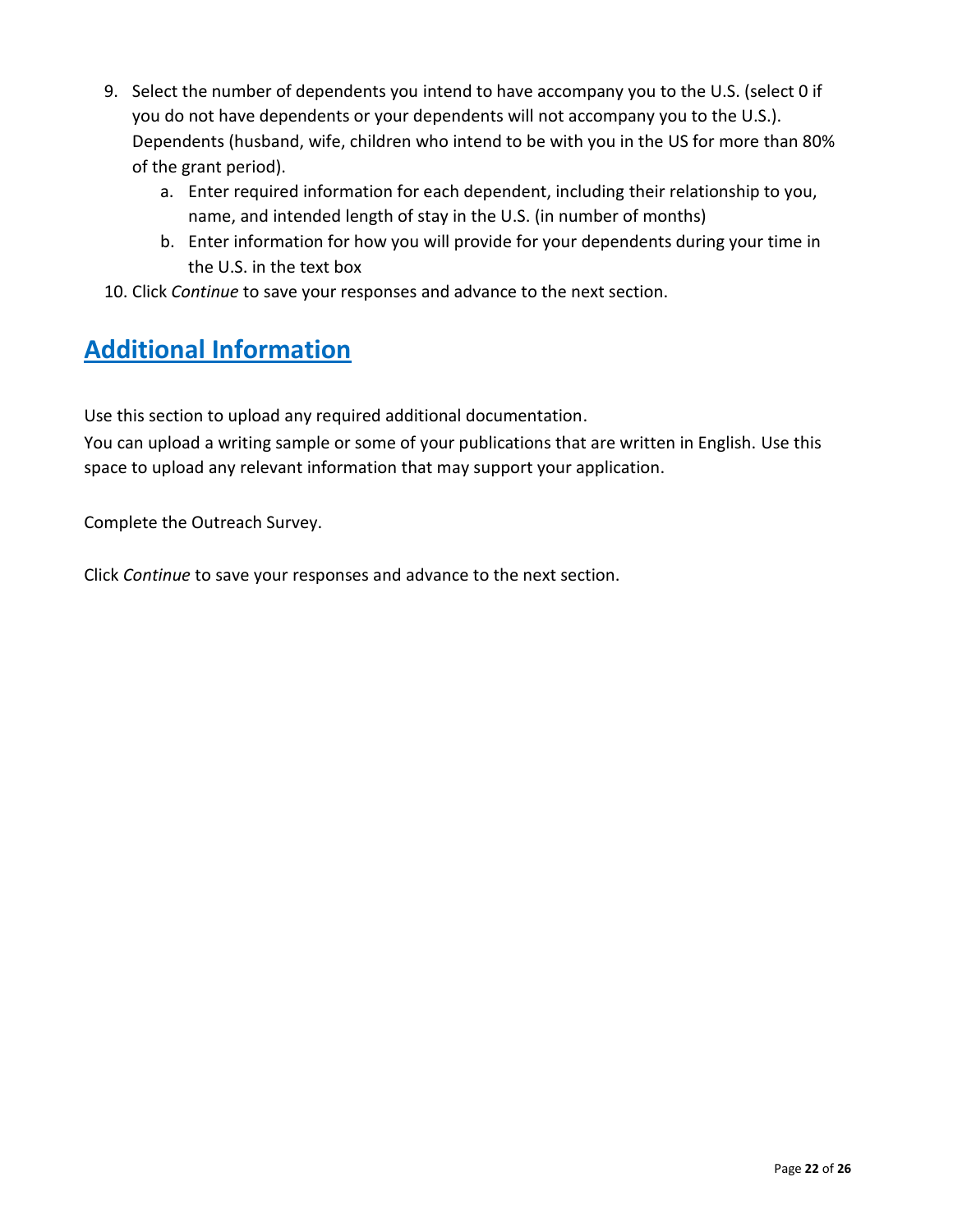## <span id="page-22-0"></span>**Recommendations**

Use this section to register your recommenders. You can only register recommenders after you answer questions under the Study Plan section! The recommenders should be from the academic environment.

Once you register your recommenders, they will receive an automatic email with instructions on completing the online recommendation form. You can track the status of recommendations, send reminders, and add/delete recommenders through this system before **and** after submission of your application.

- 1. Click *Add Recommender.*
- 2. Complete all fields in the pop-up form:

| <b>Add Recommender</b>             |                                                                                                                                                                                                               |
|------------------------------------|---------------------------------------------------------------------------------------------------------------------------------------------------------------------------------------------------------------|
| Prefix                             |                                                                                                                                                                                                               |
| <b>First Name</b>                  |                                                                                                                                                                                                               |
| Last Name                          |                                                                                                                                                                                                               |
| Institution                        |                                                                                                                                                                                                               |
| Position/Title                     |                                                                                                                                                                                                               |
| Relationship                       |                                                                                                                                                                                                               |
| Telephone                          |                                                                                                                                                                                                               |
| Email                              |                                                                                                                                                                                                               |
| Personal message to<br>recommender | Note: Applicants are encouraged to provide a professional email address for their recommenders (i.e<br>institutional email address for a professor, a corporate email address for a supervisor) when possible |
|                                    | You may include a personal message for your recommender here. If your program has a recommend<br>deadline, please use this message to communicate this deadline to your recommender.                          |
| <b>Send To Recommender</b>         | Cancel                                                                                                                                                                                                        |

- 3. Click *Send to Recommender* to generate the automatic email sent to the recommender.
- 4. Click *Continue* to save your responses and advance to the next section.
- 5. Once sent, you will have the option to Edit Recommender information if they have not yet started progress on their response and Save, Send Reminders, and Exclude if you wish to remove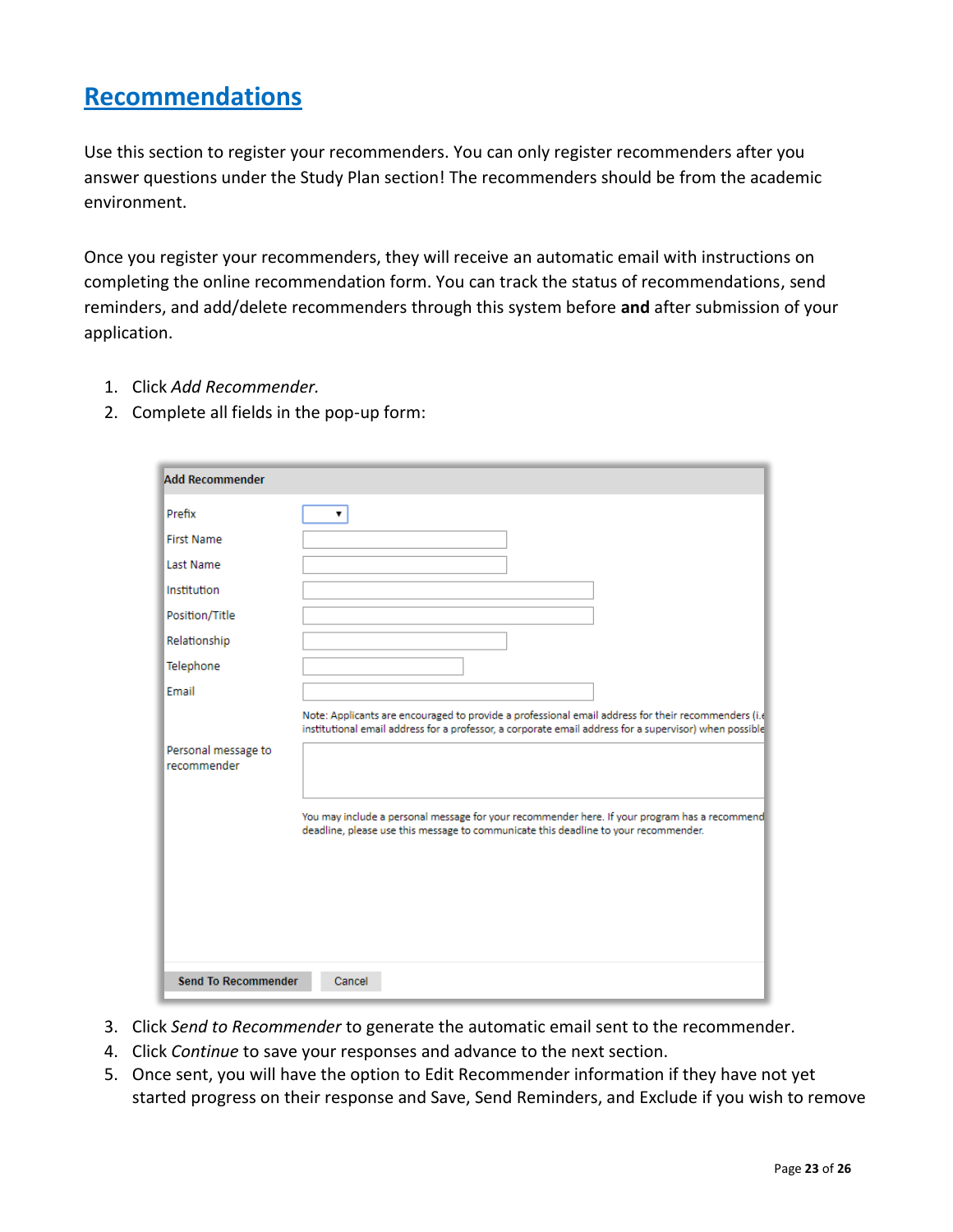the recommender and replace them with another individual.

| <b>Edit Recommender</b>            |                                          |
|------------------------------------|------------------------------------------|
| Prefix                             | $\pmb{\mathrm{v}}$                       |
| <b>First Name</b>                  |                                          |
| Last Name                          |                                          |
| Institution                        |                                          |
| Position/Title                     |                                          |
| Relationship                       |                                          |
| Telephone                          |                                          |
| Email                              |                                          |
| Personal message to<br>recommender |                                          |
| Status                             | Sent to recommender on 12/20 at 11:18 AM |
| Send Reminder<br>Save              | Exclude<br>Cancel                        |